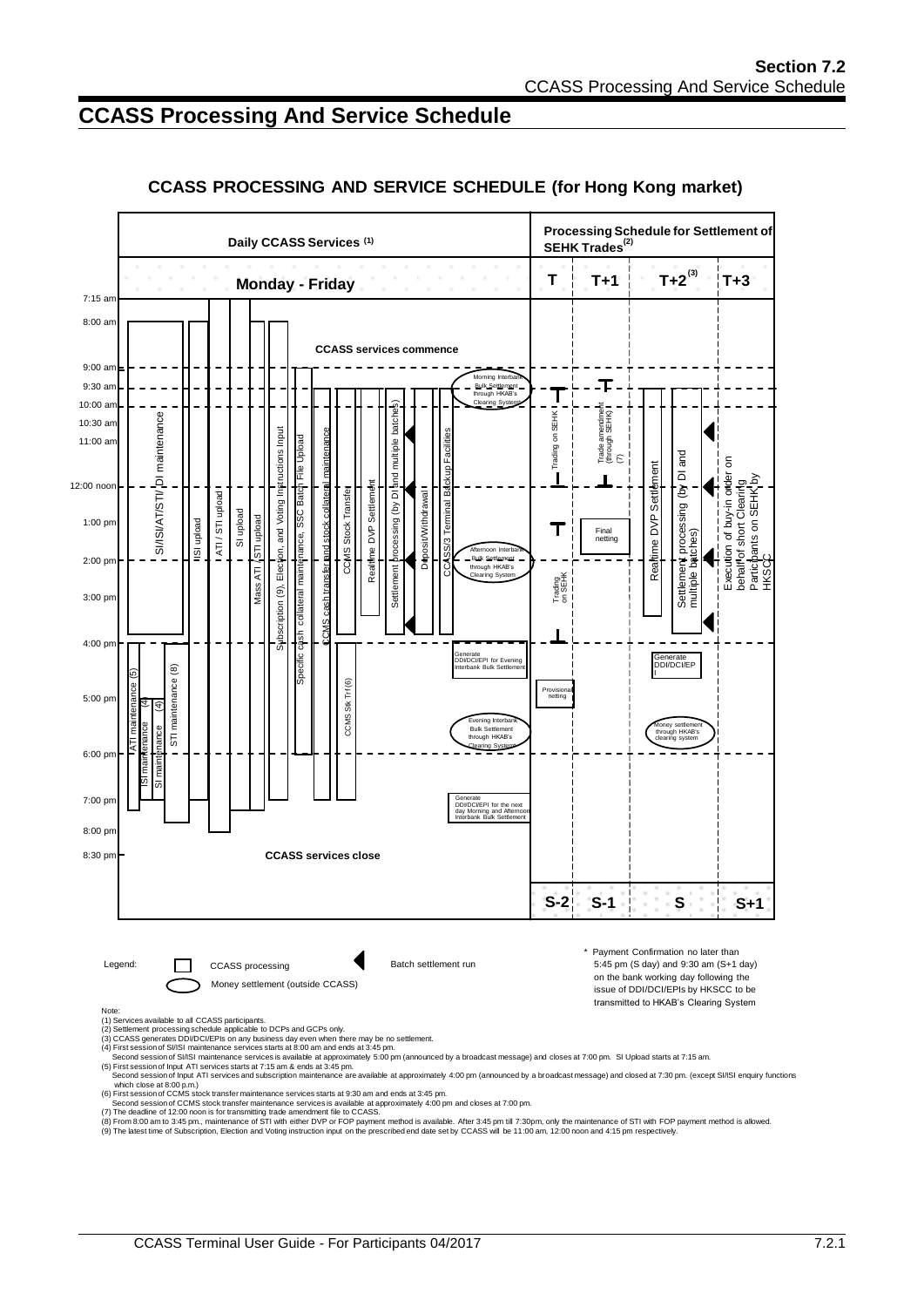**CCASS service hours:** 7:00 a.m. - 9:30 p.m. Monday to Friday (except holiday)

| Daily schedule:<br>For Hong Kong Market (HKMK) |                                                                                                                                                                                                                                                                                                                                                                                                                                                                                                                                                                                                                                                                                                                                                                                                                                                                                                                                        |
|------------------------------------------------|----------------------------------------------------------------------------------------------------------------------------------------------------------------------------------------------------------------------------------------------------------------------------------------------------------------------------------------------------------------------------------------------------------------------------------------------------------------------------------------------------------------------------------------------------------------------------------------------------------------------------------------------------------------------------------------------------------------------------------------------------------------------------------------------------------------------------------------------------------------------------------------------------------------------------------------|
| <u>Time</u>                                    | <b>CCASS events</b>                                                                                                                                                                                                                                                                                                                                                                                                                                                                                                                                                                                                                                                                                                                                                                                                                                                                                                                    |
| $7:00$ a.m.                                    | Revaluation of General Collateral Inventory.                                                                                                                                                                                                                                                                                                                                                                                                                                                                                                                                                                                                                                                                                                                                                                                                                                                                                           |
| $7:15$ a.m.                                    | Commencement of the following services and<br>$\bullet$<br>functions:                                                                                                                                                                                                                                                                                                                                                                                                                                                                                                                                                                                                                                                                                                                                                                                                                                                                  |
|                                                | (upload functions<br>(i) clearing services<br>for<br>SI/ATI/STI); and<br>(ii) Enquiry functions on clearing and settlement<br>services; Enquire Broadcast Message and<br><b>Report Download functions</b>                                                                                                                                                                                                                                                                                                                                                                                                                                                                                                                                                                                                                                                                                                                              |
| $7:30$ a.m.                                    | First ATI upload file validation<br>٠<br>First STI upload file validation<br>$\bullet$                                                                                                                                                                                                                                                                                                                                                                                                                                                                                                                                                                                                                                                                                                                                                                                                                                                 |
| 8:00a.m.                                       | Commencement of the following services and<br>functions:                                                                                                                                                                                                                                                                                                                                                                                                                                                                                                                                                                                                                                                                                                                                                                                                                                                                               |
|                                                | clearing services (SI/ISI maintenance and<br>(i)<br>upload functions for ISI)<br>cash prepayment instruction maintenance<br>(ii)<br>(iii) cash prepayment / TSF payment standing<br>instruction maintenance<br>(iv) ATI/STI/SSA maintenance and SSA upload<br>(v) nominee services (i.e. subscription, voting,<br>corporate representative / proxy, election<br>instructions maintenance); and<br>(vi) Electronic Application Instructions for New<br>Issue Shares (except where such day is the<br>start<br>application<br>date)<br>and<br>Tender<br>Instructions (except where such day is the<br>tender or application start date) maintenance<br>functions<br>Generation of cash prepayment instructions and<br>payment instructions based<br><b>TSF</b><br>on<br>Cash<br>Prepayment / TSF Payment Standing Instructions<br>maintained by Participants<br>Second ATI upload file validation<br>• Second STI upload file validation |
| 8:30 a.m. to 9:30 a.m.                         | Confirmation<br>DDIs/DCIs/EPIs<br>of<br>rejection<br>by<br>designated banks of Participants other than IPs for<br>the morning interbank bulk settlement run                                                                                                                                                                                                                                                                                                                                                                                                                                                                                                                                                                                                                                                                                                                                                                            |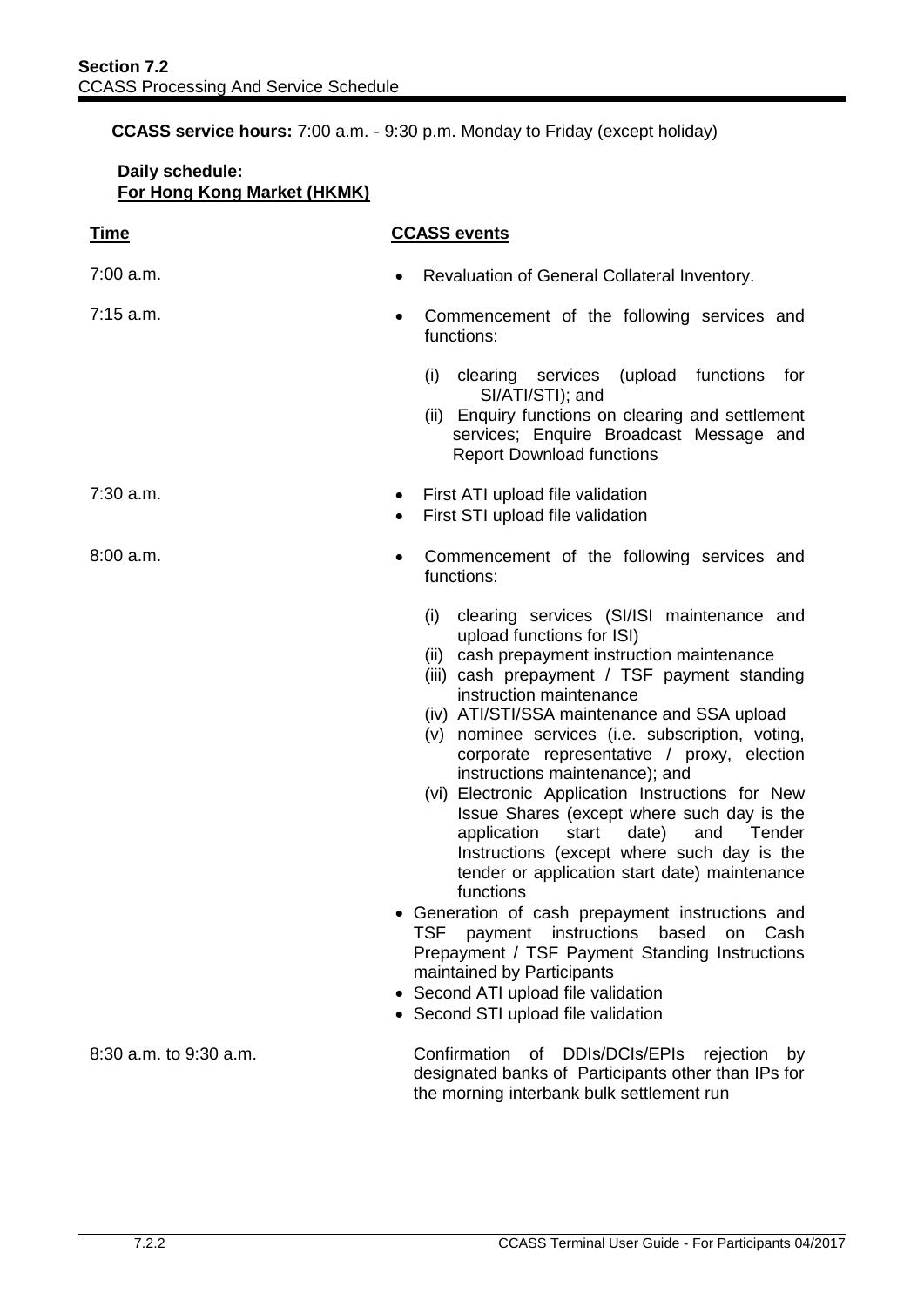| <u>Time</u> | <b>CCASS events</b>                                                                                                                                                                                                                                                                                                                                                                                                                                                                                                                                                                                                               |
|-------------|-----------------------------------------------------------------------------------------------------------------------------------------------------------------------------------------------------------------------------------------------------------------------------------------------------------------------------------------------------------------------------------------------------------------------------------------------------------------------------------------------------------------------------------------------------------------------------------------------------------------------------------|
| $9:00$ a.m. | • Other Enquiry functions, apart from clearing and<br>settlement services and Enquire Broadcast<br>Message, are available<br>Commencement<br>$\circ$ of<br>Electronic Application<br>Instruction for New Issues Shares and Tender<br>Instructions (if such day is the application / tender<br>start date)<br>• First batch of scrip entitlement distribution<br>• Security Management related functions<br>are<br>available<br>• Commencement of Preferred Single Settlement<br>Currency for Marks and Margin and Specific Cash<br><b>Collateral Instruction maintenance</b><br>• Commencement of SSC batch file upload functions |
| $9:15$ a.m. | • Commencement of Unit Creation / Redemption<br>Orders maintenance functions<br>• First SI matching<br>• Third ATI upload file validation<br>Third STI upload file validation<br>First STI Batch-run<br>First Multi-counter Transfer Instruction upload file<br>validation<br>• First Parallel Trading Conversion Instruction upload<br>file validation<br>First Inter-counter Transfer/Conversion Instruction<br><b>Batch Transfer Run</b>                                                                                                                                                                                       |
| $9:30$ a.m. | Confirmation of DDIs rejection by designated<br>$\bullet$<br>banks of Participants other than IPs for the<br>morning interbank bulk settlement run<br>Commencement of settlement services<br>(Stock<br>Release Request input, DI input, input of recall and<br>return request, if appropriate), depository services<br>of CCASS and CCMS services<br>• Enquire Payment Instruction and Enquire TSF<br>Payment Instruction functions are available                                                                                                                                                                                 |
| $9:45$ a.m. | • Second batch of scrip entitlement distribution<br>• First EIPO Application upload file validation                                                                                                                                                                                                                                                                                                                                                                                                                                                                                                                               |
| 10:00 a.m.  | • Second SI matching<br>• Fourth ATI upload file validation<br>Fourth STI upload file validation<br>Second STI Batch-run<br>• First SSC upload file validation                                                                                                                                                                                                                                                                                                                                                                                                                                                                    |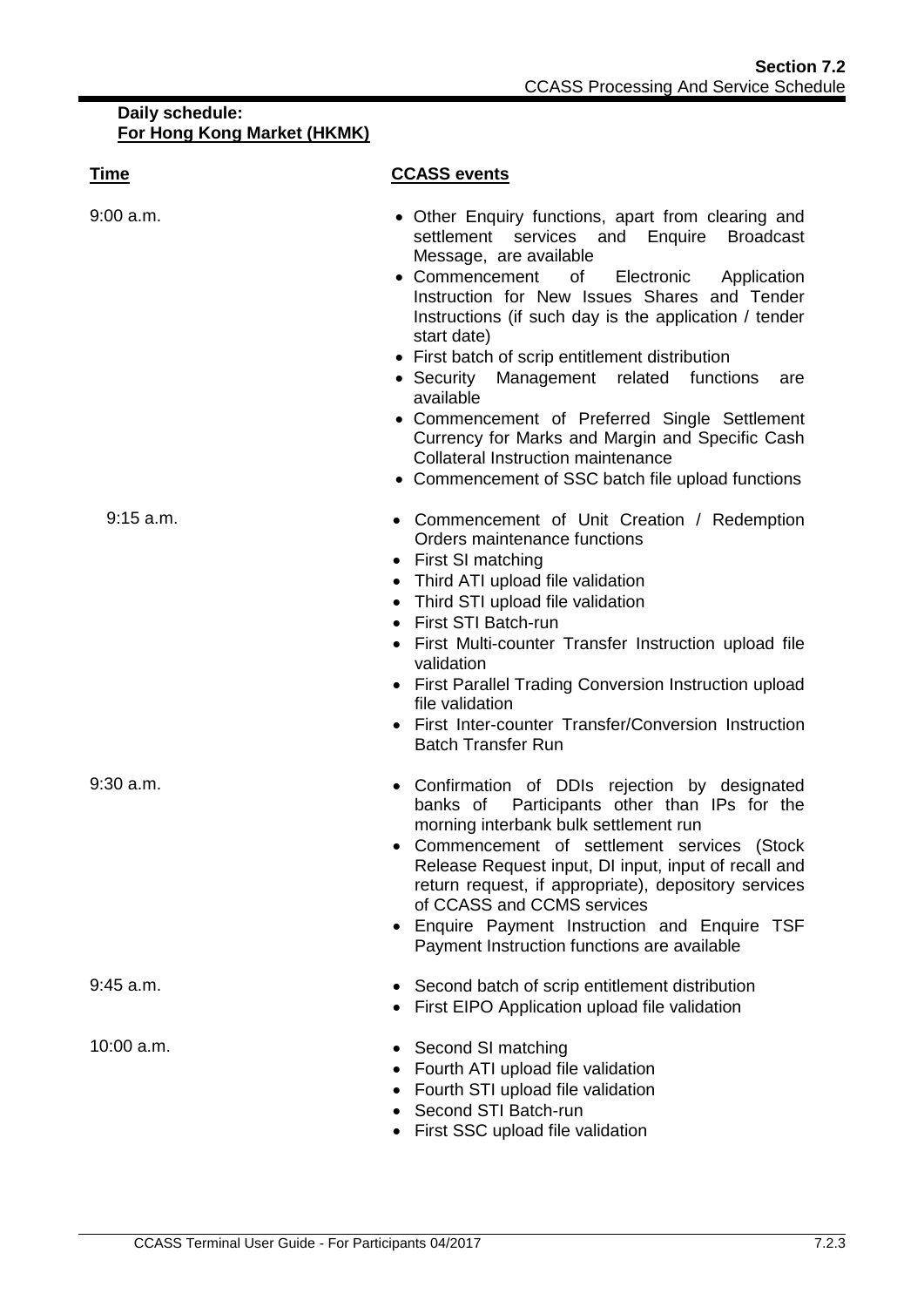| <b>Time</b>             | <b>CCASS events</b>                                                                                                                                                                                                                                                                                                                                                                                                                                                         |
|-------------------------|-----------------------------------------------------------------------------------------------------------------------------------------------------------------------------------------------------------------------------------------------------------------------------------------------------------------------------------------------------------------------------------------------------------------------------------------------------------------------------|
| $10:15$ a.m.            | • Second EIPO Application upload file validation<br><b>First TSF Share De-earmarking Process</b><br>Second Multi-counter Transfer Instruction upload<br>file validation<br>• Second Parallel Trading Conversion Instruction<br>upload file validation<br>Second<br>Inter-counter<br>Transfer/Conversion<br><b>Instruction Batch Transfer Run</b>                                                                                                                            |
| $10:30$ a.m.            | First Batch-settlement-run                                                                                                                                                                                                                                                                                                                                                                                                                                                  |
| 10:45 a.m.              | Third EIPO Application upload file validation                                                                                                                                                                                                                                                                                                                                                                                                                               |
| $11:00$ a.m.            | • Revaluation of General Collateral Inventory. Intra-<br>day marks processing, intra-day margin processing<br>(if intra-day margin is scheduled on such date<br>which is a Trading day with no Afternoon Session)<br>and first collateralisation processing<br>Deadline for inputting subscription instruction which<br>involve the collection of subscription monies by<br>CPIs or where the deadline for subscription<br>imposed by the relevant issuer falls on such day |
| 11:30 a.m.              | • Third SI matching<br>• Fifth ATI upload file validation<br>Third batch of scrip entitlement distribution<br>$\bullet$<br>Fourth EIPO Application upload file validation<br>٠<br>First Tender Instruction upload file validation<br>First EIPO Confirmation upload file validation                                                                                                                                                                                         |
| 11:45 a.m.              | Fifth EIPO Application upload file validation<br>Second TSF Share De-earmarking Process<br>• Deadline for inputting Specific Cash Collateral<br>Instruction with CPI as the payment method                                                                                                                                                                                                                                                                                  |
| 12:00 noon              | Second Batch-settlement-run<br>Deadline for inputting elections instruction where<br>the deadline for election imposed by relevant issuer<br>fall on such day<br>Sixth EIPO Application upload file validation                                                                                                                                                                                                                                                              |
| 12:00 noon to 2:30 p.m. | Confirmation of rejected DDIs/EPIs by designated<br>banks of Investor Participants                                                                                                                                                                                                                                                                                                                                                                                          |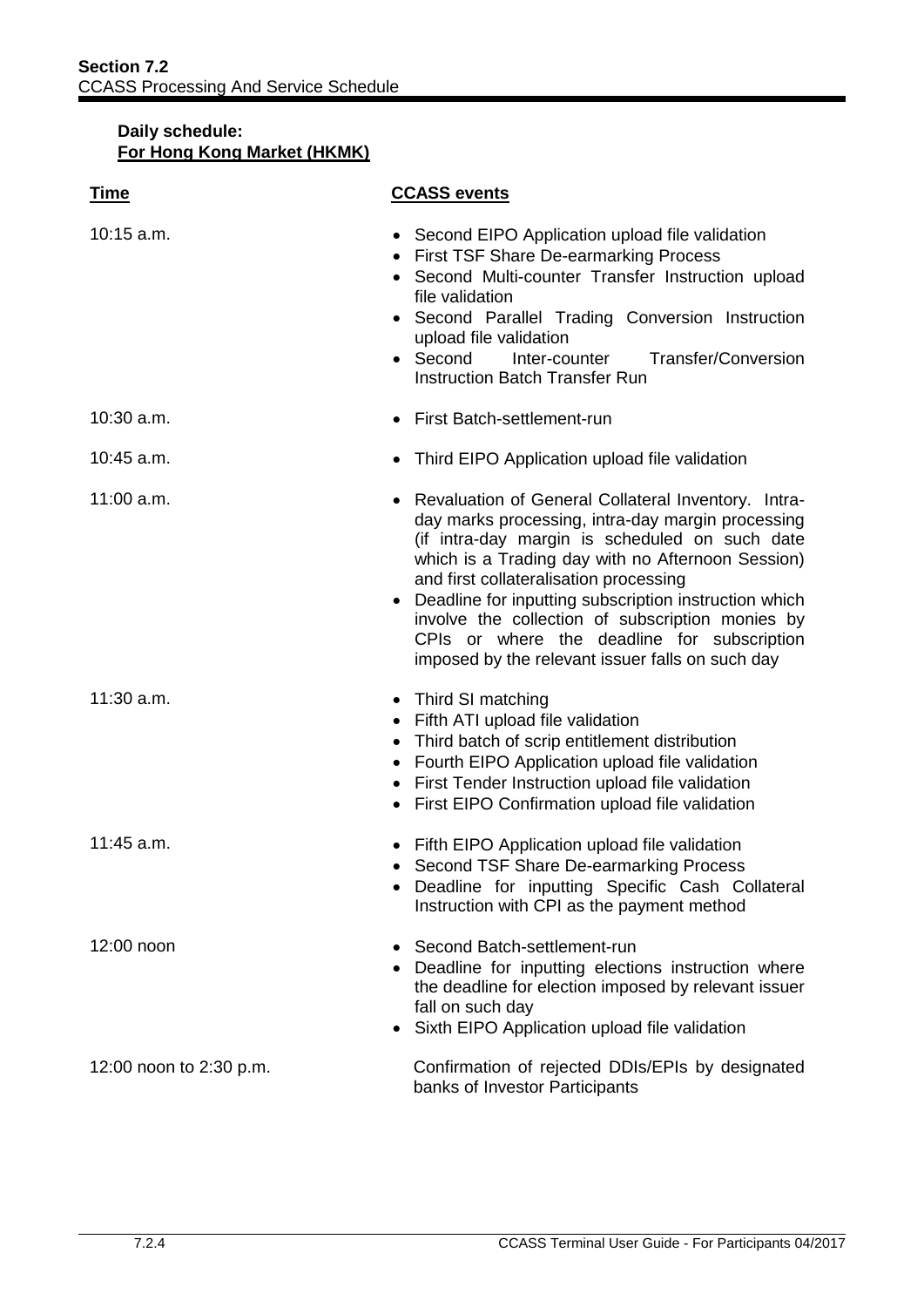| <u>Time</u>         | <b>CCASS events</b>                                                                                                                                                                                                                                                                                                                                                    |
|---------------------|------------------------------------------------------------------------------------------------------------------------------------------------------------------------------------------------------------------------------------------------------------------------------------------------------------------------------------------------------------------------|
| 12:30 p.m.          | Third Multi-counter Transfer Instruction upload file<br>validation<br>• Third Parallel Trading Conversion Instruction<br>upload file validation<br>Third Inter-counter Transfer/Conversion Instruction<br><b>Batch Transfer Run</b>                                                                                                                                    |
| 12:45 p.m.          | • Sixth ATI upload file validation<br>• Fifth STI upload file validation<br>Third STI Batch-run<br>Second SSC upload file validation<br>$\bullet$                                                                                                                                                                                                                      |
| 1:00 p.m.           | First batch of Corporate Announcement Master<br>$\bullet$<br>Corporate<br>Data<br>File<br>and<br>Announcement<br>Maintenance Activities Report are available                                                                                                                                                                                                           |
| 1:15 p.m.           | Deadline for inputting Intra-day Payment Standing<br>Instruction in order to have such intra-day payment<br>instruction effected on the same day<br>Close of first session of Intra-day Payment<br>Standing Instruction maintenance                                                                                                                                    |
| 1:30 p.m.           | • Fourth SI matching<br>Fourth batch of scrip entitlement distribution<br>• Second Tender Instruction upload file validation                                                                                                                                                                                                                                           |
| 1:45 p.m.           | • Third TSF Share De-earmarking Process                                                                                                                                                                                                                                                                                                                                |
| 2:00 p.m.           | • Close of first session of Enquire Intra-day Payment<br>Summary<br>Payment deadline for intra-day marks and intra-day<br>margin (if intra-day margin is scheduled to process<br>at 11:00 a.m.)<br>Intra-day margin processing (if intra-day margin in<br>scheduled on a normal Trading day) and<br>collateralisation processing                                       |
| $2:00$ p.m. (after) | Final Clearing Statement (FCS) in respect of<br>Clearing<br>Exchange<br>Trades<br>and<br>Agency<br>Transactions<br>concluded on previous<br>day, is<br>available to Clearing Participants and Clearing<br><b>Agency Participants</b><br>• Third Batch-settlement-run<br>• Deadline for inputting Cash Prepayment instruction<br>with "CHATS" set as the payment method |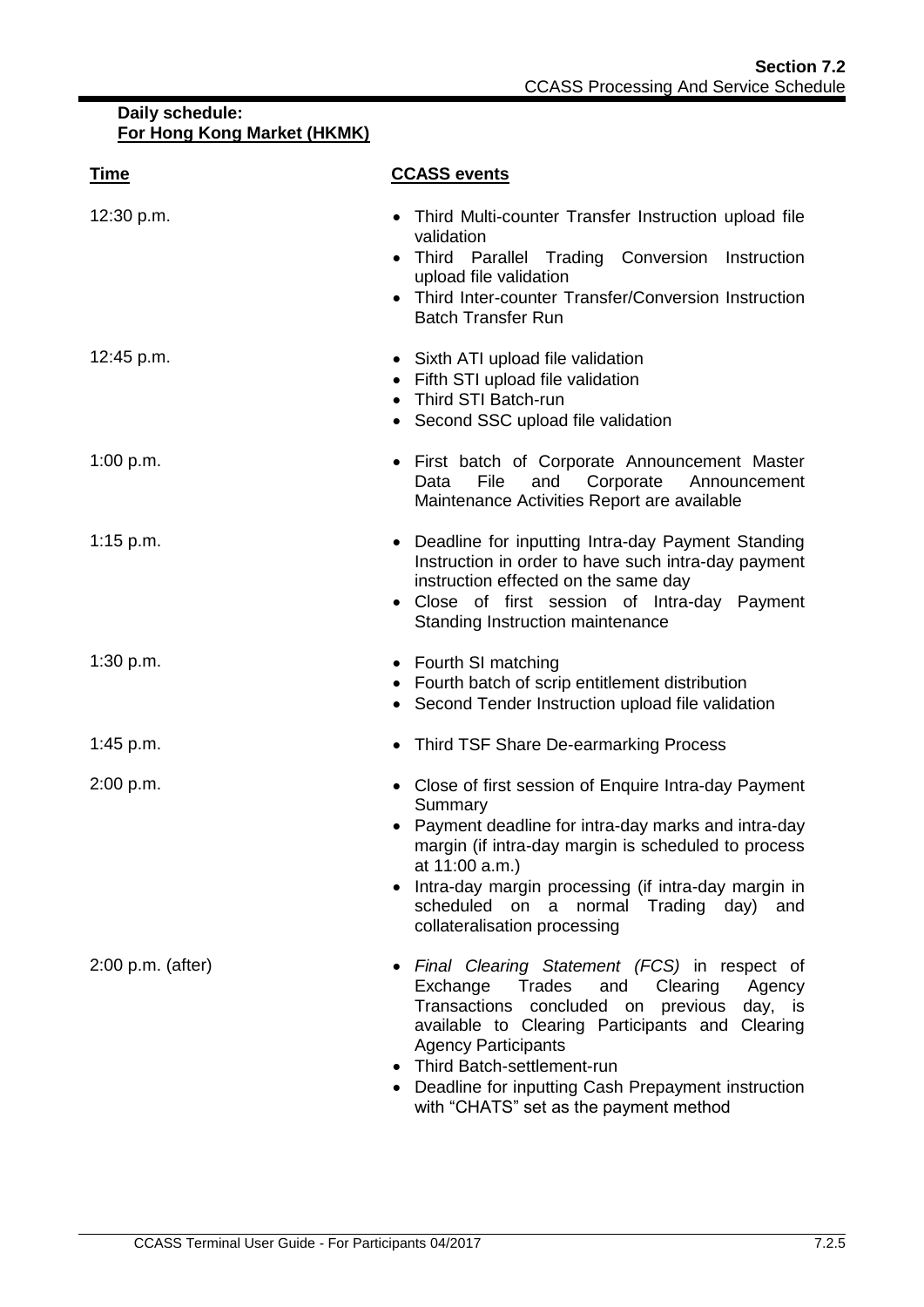| <u>Time</u>          | <b>CCASS events</b>                                                                                                                                                                                                                                                                                                                                                                                                                                                                                                                          |
|----------------------|----------------------------------------------------------------------------------------------------------------------------------------------------------------------------------------------------------------------------------------------------------------------------------------------------------------------------------------------------------------------------------------------------------------------------------------------------------------------------------------------------------------------------------------------|
| 2:30 p.m.            | Fifth SI matching<br>Close of cash prepayment instruction maintenance<br>for payment method set as "OTHERS" functions<br>• Close of SSA upload function<br>• Fourth Multi-counter Transfer Instruction upload file<br>validation<br>• Fourth Parallel Trading Conversion Instruction<br>upload file validation<br>$\bullet$ Fourth<br>Inter-counter<br>Transfer/Conversion<br>Instruction Batch Transfer Run                                                                                                                                 |
| $2:30$ p.m. (around) | • Generation of Intra-day Payment Instructions to<br>HKSCC's agent bank<br>• Commencement of second session of Intra-day<br>Payment Standing Instruction maintenance and<br>Enquire Intra-day Payment Summary (to be<br>announced via broadcast messages)                                                                                                                                                                                                                                                                                    |
| $2:45$ p.m. (around) | • SSA upload file validation                                                                                                                                                                                                                                                                                                                                                                                                                                                                                                                 |
| 3:00 p.m.            | • Seventh EIPO Application upload file validation<br>Second EIPO Confirmation upload file validation                                                                                                                                                                                                                                                                                                                                                                                                                                         |
| $3:00$ p.m. (around) | Completion of Intra-day Payment process<br>by<br>HKSCC's agent bank                                                                                                                                                                                                                                                                                                                                                                                                                                                                          |
| 3:15 p.m.            | • Sixth SI matching<br>• Seventh ATI upload file validation<br>Fifth batch of scrip entitlement distribution<br>$\bullet$                                                                                                                                                                                                                                                                                                                                                                                                                    |
| 3:30 p.m.            | • Close of realtime DVP settlement services<br>• Sixth STI upload file validation<br>Fourth STI Batch-run<br>Fourth TSF Share De-earmarking Process<br>Second batch of Corporate Announcement Master<br>Corporate<br>Data<br>File<br>and<br>Announcement<br>Maintenance Activities Report are available<br>Deadline for inputting Nominee Payment (Evening)<br>Standing Instruction in order to receive nominee<br>related cash payments on the same day<br>Fifth Inter-counter Transfer/Conversion Instruction<br><b>Batch Transfer Run</b> |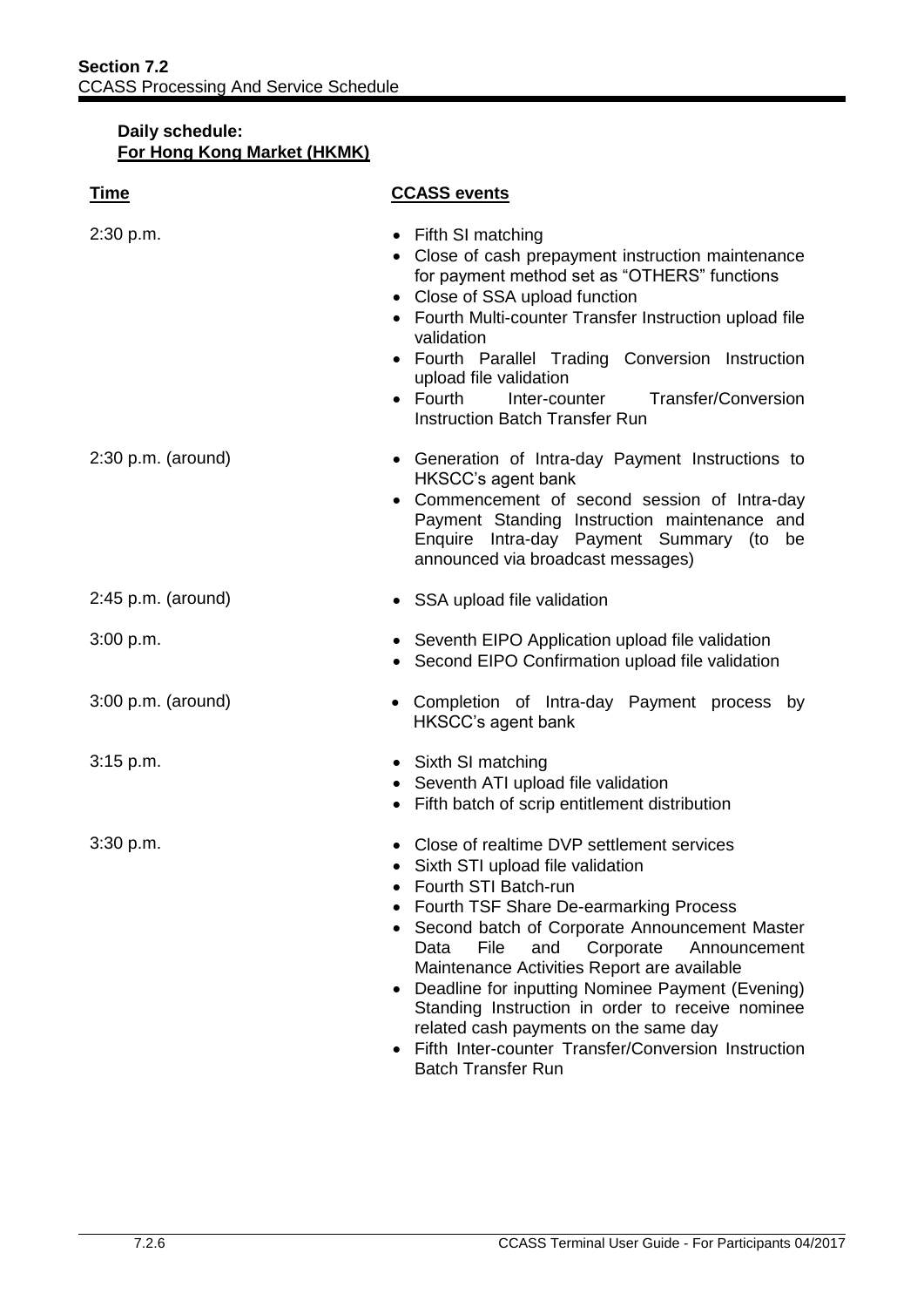| <u>Time</u>            | <b>CCASS events</b>                                                                                                                                                                                                                                                                                                                                                                                   |
|------------------------|-------------------------------------------------------------------------------------------------------------------------------------------------------------------------------------------------------------------------------------------------------------------------------------------------------------------------------------------------------------------------------------------------------|
| 3:45 p.m.              | • Close of clearing, settlement, depository services<br>(except for enquiry and report retrieval functions)<br>Close of CCMS stock transfer maintenance<br>$\bullet$<br>Seventh SI matching<br>$\bullet$<br>• Final Batch-settlement-run<br>• Close of first session of subscription, SI/ISI/ATI/STI<br>maintenance and upload                                                                        |
| $4:00$ p.m. (after)    | Commencement of second session of subscription,<br>ATI/STI (on a FOP basis only) maintenance and<br>upload (to be announced via broadcast messages)<br>• Commencement of second session of CCMS stock<br>transfer maintenance<br>• First Corporate Communication Recipient upload<br>file validation<br>• Close of Stock Release request maintenance<br>functions for TSF CCASS Participants          |
| $4:05$ p.m.            | • Generation of DDIs, DCIs and EPIs by HKSCC for<br>day settlement,<br>collection<br>same<br>of marks,<br>collateral, margin<br>concentration<br>(MCM)<br>and<br>collection of intra-day margin if intra-day margin is<br>scheduled at 2:00 p.m.                                                                                                                                                      |
| $4:15$ p.m.            | Deadline for inputting voting instructions and<br>Corporate Representative/Proxy instructions where<br>the deadline prescribed by HKSCC for inputting<br>such instructions falls on such day<br>Representative/Proxy<br>• Corporate<br>upload<br>file<br>validation<br>Sixth batch of scrip entitlement distribution<br>• First TSF Share Earmarking Process<br>Fifth TSF Share De-earmarking Process |
| 4:20 p.m. to 5:45 p.m. | of DDIs/DCIs/EPIs<br>Confirmation<br>rejection<br>by<br>designated banks of Participants other than IPs for<br>the evening interbank bulk settlement run                                                                                                                                                                                                                                              |
| 4:25 p.m.              | Close of Unit Creation / Redemption Orders<br>maintenance functions                                                                                                                                                                                                                                                                                                                                   |
| 4:30 p.m.              | Communication<br>Second<br>Corporate<br>Recipient<br>upload file validation                                                                                                                                                                                                                                                                                                                           |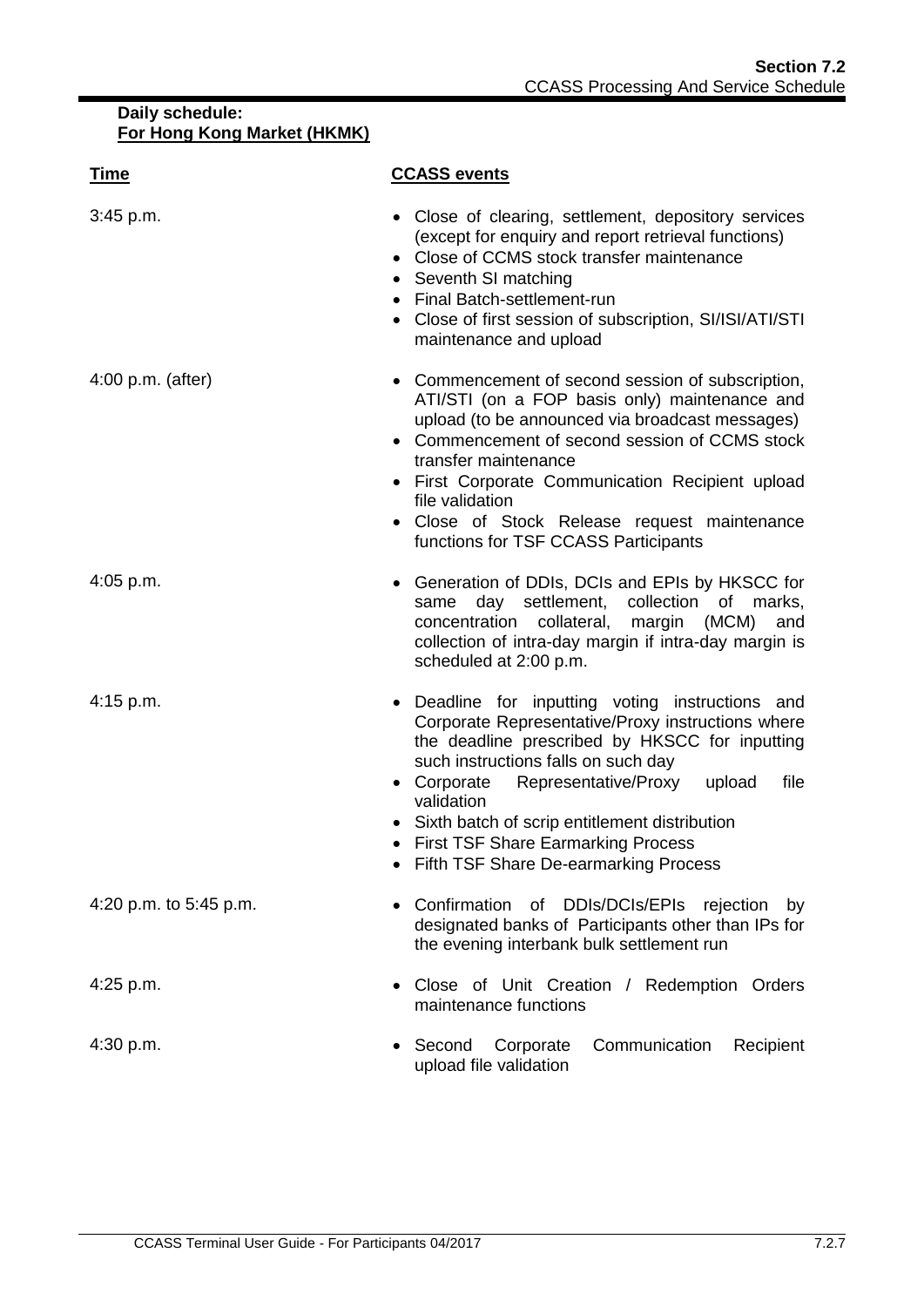| <u>Time</u>                         | <b>CCASS events</b>                                                                                                                                                                                                                                                                                                                                                                                                                                                                                                                                                                                                                                                                                              |
|-------------------------------------|------------------------------------------------------------------------------------------------------------------------------------------------------------------------------------------------------------------------------------------------------------------------------------------------------------------------------------------------------------------------------------------------------------------------------------------------------------------------------------------------------------------------------------------------------------------------------------------------------------------------------------------------------------------------------------------------------------------|
| 5:00 p.m.                           | • Eighth SI matching<br>• Eighth ATI upload file validation<br>• Third Corporate Communication Recipient upload<br>file validation<br>• Seventh STI upload file validation<br>• Fifth STI Batch-run (for FOP STIs only)<br>• Third SSC upload file validation                                                                                                                                                                                                                                                                                                                                                                                                                                                    |
| 5:00 p.m. (after)                   | Commencement of second session of clearing<br>services (SI/ISI maintenance and upload) (to be<br>announced via broadcast messages)<br>• First batch of Provisional Clearing Statement<br>(PCS), in respect of Exchange Trades effected on<br>current day is available to Clearing Participants and<br><b>Clearing Agency Participants</b>                                                                                                                                                                                                                                                                                                                                                                        |
| $5:15$ p.m.                         | • Seventh batch of scrip entitlement distribution                                                                                                                                                                                                                                                                                                                                                                                                                                                                                                                                                                                                                                                                |
| 5:30 p.m.                           | • Ninth ATI upload file validation<br>Eighth STI upload file validation<br>$\bullet$                                                                                                                                                                                                                                                                                                                                                                                                                                                                                                                                                                                                                             |
| 6:00 p.m. (after)                   | • Settled Position Report of current day is available<br>Third (Final) batch of Corporate Announcement<br>Master Data File and Corporate Announcement<br>Maintenance Activities Report are available<br>TSF Confirmation Report, in respect of TSF trades<br>or Stock Release Requests effected on current and<br>previous days is available to TSF CCASS<br>Participants<br>• Final SI matching<br>Eighth batch of scrip entitlement distribution<br>• Fourth Corporate Communication Recipient upload<br>file validation<br>Eighth EIPO Application upload file validation<br>Fourth SSC upload file validation<br>Deadline for inputting Specific Cash Collateral<br>Instruction and uploading SSC batch file |
| $6:00$ p.m. (after) to<br>8:00 p.m. | Confirmation of DDIs rejection by designated<br>banks of Participants other than IPs which had not                                                                                                                                                                                                                                                                                                                                                                                                                                                                                                                                                                                                               |

been rejected by 5:45 p.m.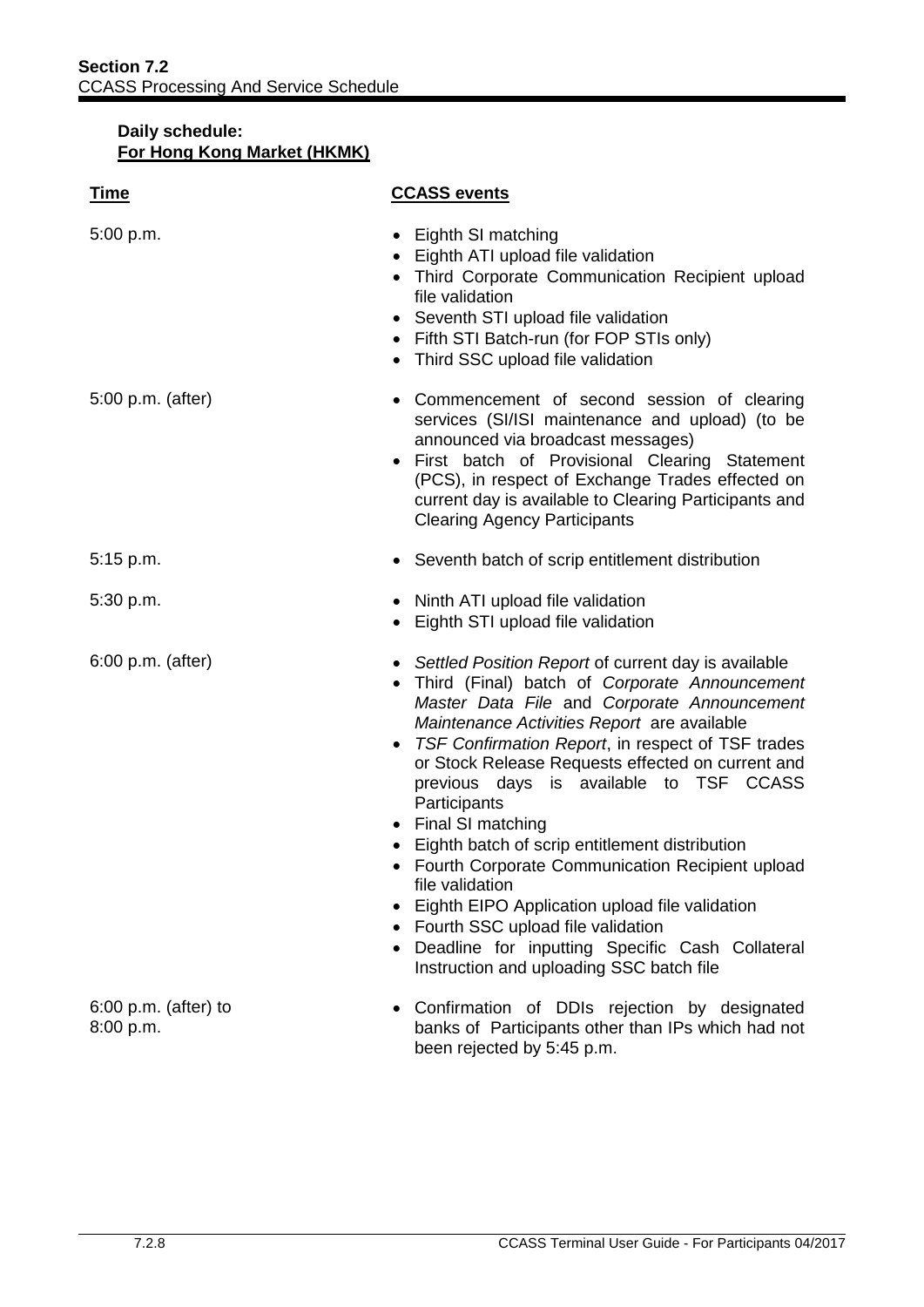| <b>Time</b>         | <b>CCASS events</b>                                                                                                                                                                                                                                                                                                                                                                                                                                                                                                                                                                                                                                                                           |
|---------------------|-----------------------------------------------------------------------------------------------------------------------------------------------------------------------------------------------------------------------------------------------------------------------------------------------------------------------------------------------------------------------------------------------------------------------------------------------------------------------------------------------------------------------------------------------------------------------------------------------------------------------------------------------------------------------------------------------|
| 7:00 p.m.           | • Close of SI/ISI maintenance, ISI upload, CCMS<br>Tender<br>maintenance<br>services,<br>Instruction<br>maintenance functions, subscription, election,<br>and Corporate Representative/Proxy<br>voting<br>instructions maintenance functions<br>• Close of all enquiry functions (except for SI, STI,<br>Mass ATI/STI, Due/Overdue Position, Settlement<br>Activity, Stock Account Balance, Stock Account<br>Movement, Buy-In Confirmation enquiry, CCMS<br>enquiry, Broadcast Message Enquiry and Report<br>Download functions)<br>• Ninth batch of scrip entitlement distribution<br>Ninth EIPO file upload validation<br>Fifth Corporate Communication Recipient upload<br>file validation |
| $7:00$ p.m. (after) | • Third Tender Instruction upload file validation                                                                                                                                                                                                                                                                                                                                                                                                                                                                                                                                                                                                                                             |
| $7:15$ p.m. (after) | • Revaluation of General Collateral Inventory and<br>collateralisation of day-end marks, concentration<br>collateral and day-end margin                                                                                                                                                                                                                                                                                                                                                                                                                                                                                                                                                       |
| 7:30 p.m.           | • Close of ATI/STI maintenance and SI upload<br>Close of Mass ATI/STI maintenance function<br>Ninth STI upload file validation                                                                                                                                                                                                                                                                                                                                                                                                                                                                                                                                                                |
| 8:00 p.m.           | • Close of SI, Due/Overdue Position, Settlement<br>Activity and Buy-In Confirmation enquiry functions<br>Close of ATI/STI upload                                                                                                                                                                                                                                                                                                                                                                                                                                                                                                                                                              |
| 8:00 p.m. (after)   | Second batch of Provisional Clearing Statement<br>(PCS), in respect of Exchange Trades and<br>Clearing Agency Transactions effected on current<br>day is available to Clearing Participants and<br><b>Clearing Agency Participants</b><br>Final ATI upload file validation<br>Final STI upload file validation<br>Final STI Batch-run (for FOP STIs only)<br>Final batch of scrip entitlement distribution                                                                                                                                                                                                                                                                                    |
| 8:30 p.m.           | • Tenth EIPO Application upload file validation<br>Second TSF Share Earmarking Process<br>• Close of Electronic Application Instruction for New<br>maintenance, CCMS<br><b>Issue Shares</b><br>enquiry<br>functions                                                                                                                                                                                                                                                                                                                                                                                                                                                                           |
| 8:30 p.m. (around)  | Generation of DDIs, DCIs and EPIs by HKSCC for<br>settlement on the next Business Day                                                                                                                                                                                                                                                                                                                                                                                                                                                                                                                                                                                                         |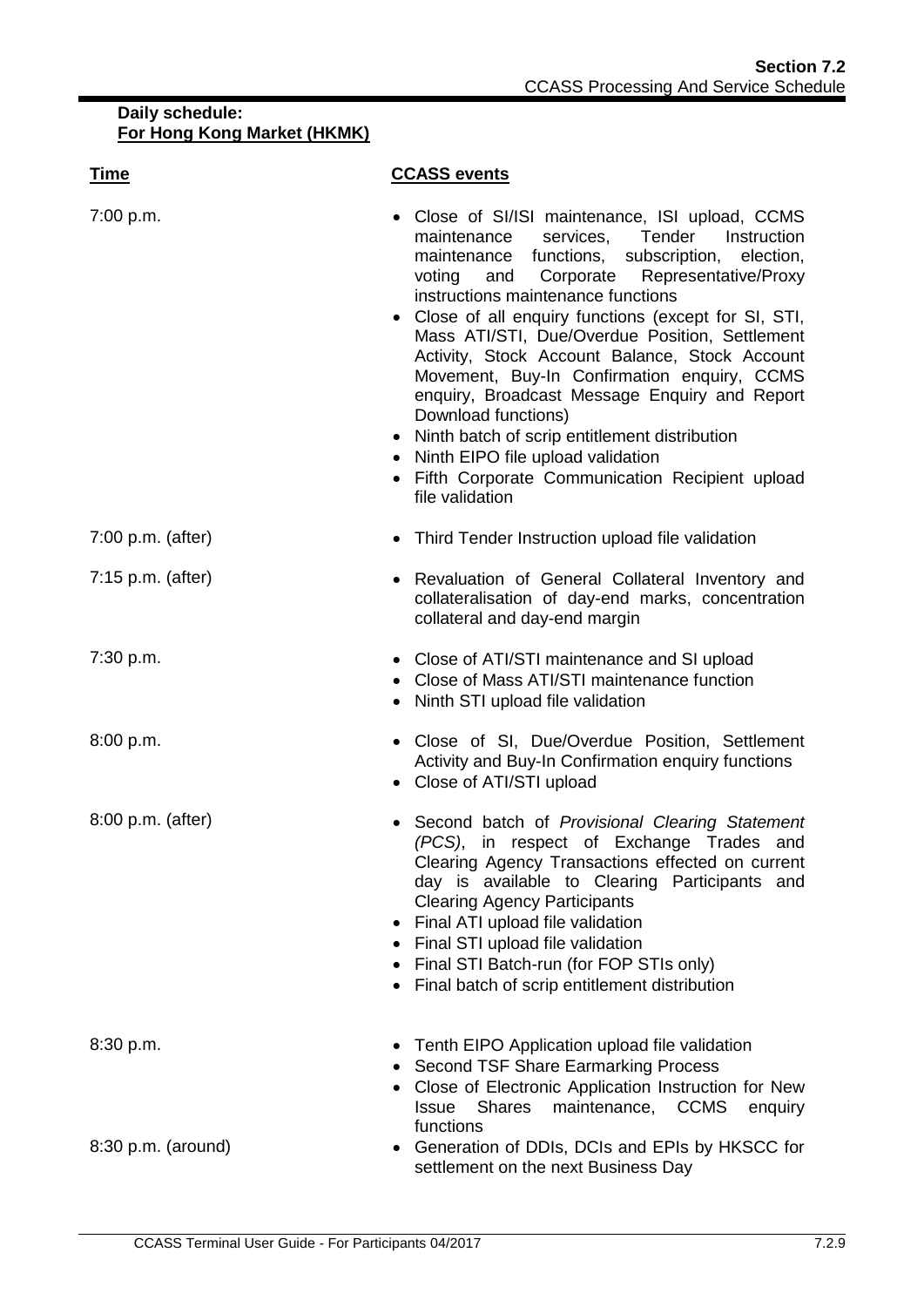#### **Time CCASS events**

- 9:30 p.m. Close of Stock Account Balance, Stock Account Movement, Broadcast Message enquiry and Report Download functions
	- Note : There are three batches of scrip entitlement distribution take place on Saturdays (except public holidays) at 9:45 a.m., 11:30 a.m. and 1:00 p.m. respectively.

There are two Tender Instruction file upload validation runs take place on Saturdays (except public holidays) at around 10:00 a.m. and 1:00 p.m..

There are five EIPO Application file upload validation runs take place on Saturdays (except public holidays) at around 10:00 a.m., 11:30 a.m., 11:45 a.m., 12:00 noon, 1:00 p.m.

There is one EIPO Confirmation file upload validation run take place on Saturdays (except public holidays) at around 1:00 p.m.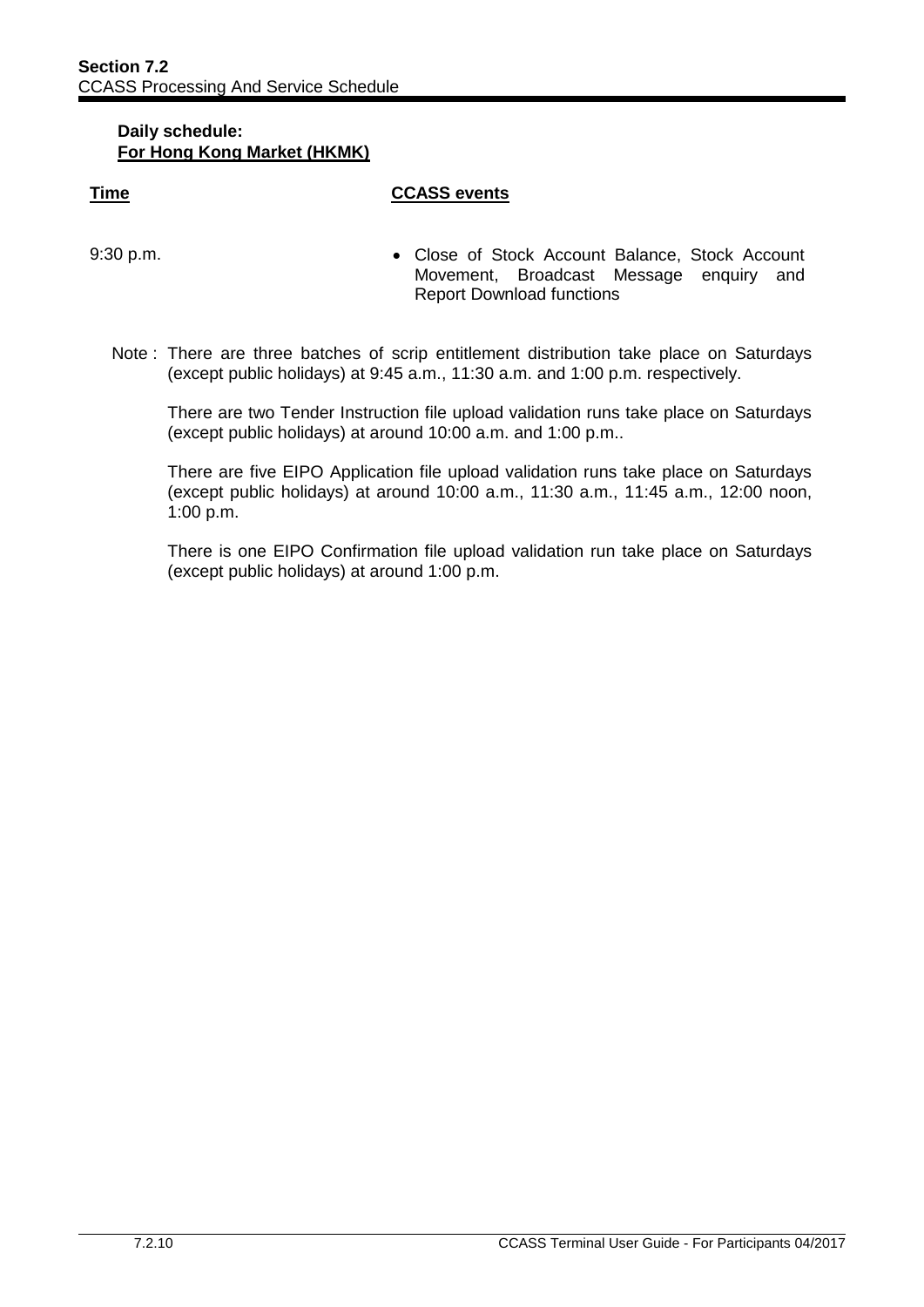# **CCASS PROCESSING AND SERVICE SCHEDULE (for China Connect Markets)**



Note: (1) Services available to all China Connect Clearing Participants..

(2) Settlement processing schedule applicable to DCPs and GCPs only. CNS money obligation for China Connect Securities will be settled by RTGS payments<br>(3) CNS money settlement for China Connect Securities takes place on

- 
- (5) CPs who have a net receivable amount will receive money from HKSCC at around 12:30 pm via RTGS.

(6) First session of SI maintenance services starts at 7:15 am and ends at 7:00 pm<br>Second session of SI maintenance services is available at approximately 7:15 pm and closes at 7:45 pm<br>(7) Input DI for CNS position is avai

lnput DI for SI position is available at approximately 7:15 pm (announced by a broadcast message) and closes at 7:45 pm.<br>(8) From 7:15 am to 3:45 pm, maintenance of STI with either DVP or FOP payment method is available. A

(9) Transaction fees for China Connect Securities will be settled via DDI.

(10) For subscription announcement involving Non-Listed China Connect Securities (e.g. rights issues), authorise function is available from 8:00 am to 7:45 pm;

For subscription announcement involving Listed China Connect Securities (e.g. takeover offers) , authorise function is available shortly after 7:00 pm until 7:45 pm<br>(11) The latest time of Voting Instruction input on the p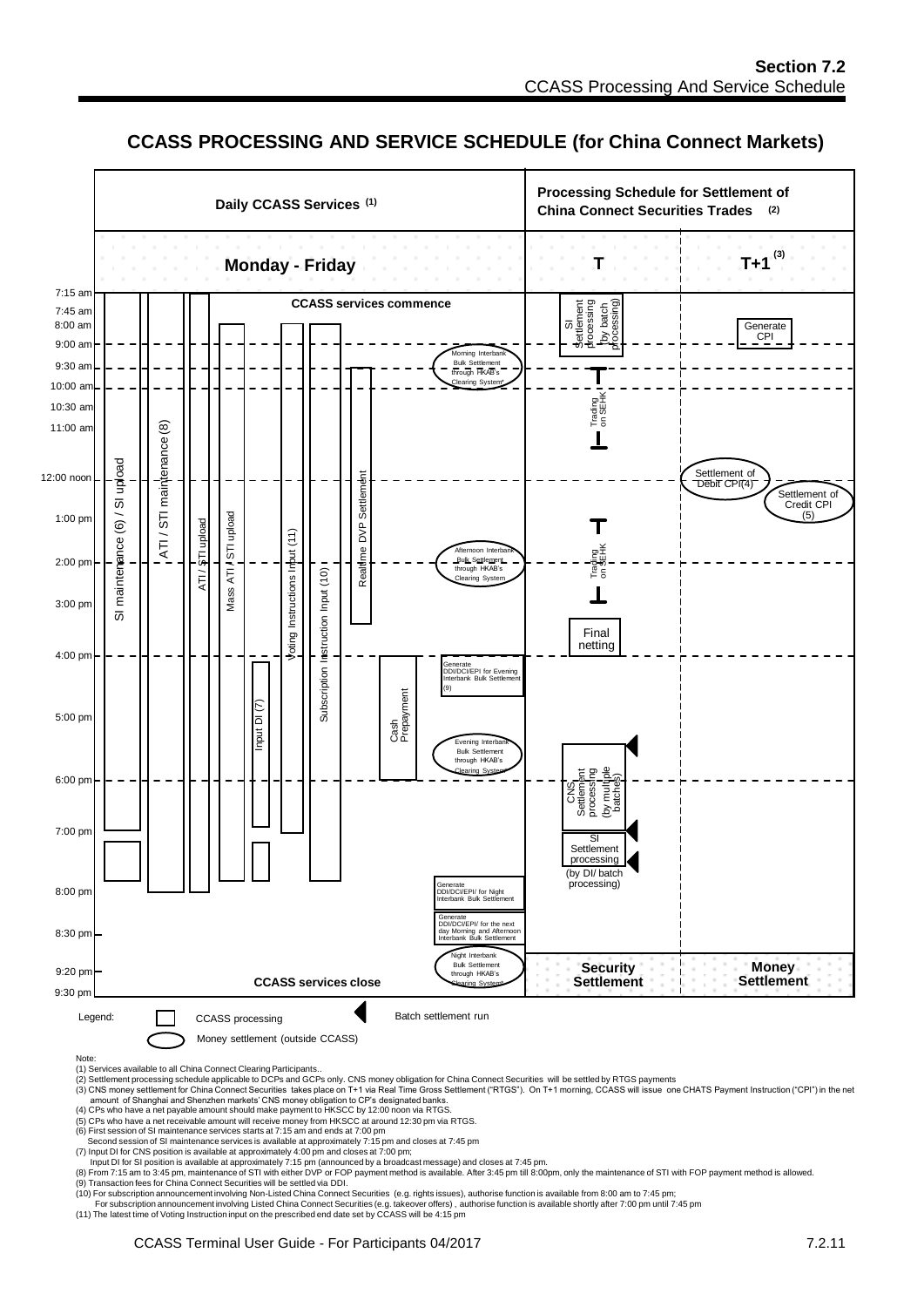| <u>Time</u>            | <b>CCASS events</b>                                                                                                                                                                                                                                                                                                                                                                                                                                                                                                                                                                                                                                                                                                                                                  |
|------------------------|----------------------------------------------------------------------------------------------------------------------------------------------------------------------------------------------------------------------------------------------------------------------------------------------------------------------------------------------------------------------------------------------------------------------------------------------------------------------------------------------------------------------------------------------------------------------------------------------------------------------------------------------------------------------------------------------------------------------------------------------------------------------|
| 7:00 a.m.              | • Revaluation of General Collateral Inventory                                                                                                                                                                                                                                                                                                                                                                                                                                                                                                                                                                                                                                                                                                                        |
| $7:15$ a.m.            | Commencement of the following services and<br>$\bullet$<br>functions:                                                                                                                                                                                                                                                                                                                                                                                                                                                                                                                                                                                                                                                                                                |
|                        | Clearing services (ATI/STI/SI maintenance<br>(i)<br>and upload functions); and<br>(ii) Enquiry functions<br>clearing<br>on<br>and<br>settlement services, Enquire Broadcast<br>Message and Report Download functions                                                                                                                                                                                                                                                                                                                                                                                                                                                                                                                                                 |
| 7:30 a.m.              | • First ATI upload file validation<br>• First STI upload file validation                                                                                                                                                                                                                                                                                                                                                                                                                                                                                                                                                                                                                                                                                             |
| $7:30$ a.m. (around)   | • First batch of scrip entitlement distribution                                                                                                                                                                                                                                                                                                                                                                                                                                                                                                                                                                                                                                                                                                                      |
| 8:00 a.m.              | Commencement of the following services and<br>$\bullet$<br>functions:                                                                                                                                                                                                                                                                                                                                                                                                                                                                                                                                                                                                                                                                                                |
|                        | Mass ATI/STI maintenance function;<br>(i)<br>(ii) Intra-day Payment Standing Instruction (only<br>applicable to<br>nominee<br>payment)<br>and<br>Nominee Payment (Evening) Standing<br>Instruction maintenance functions; and<br>(iii) Subscription (except for the acceptance of<br>Offer of listed<br>Take-over<br>securities),<br>election, voting instructions, Shareholding<br>Category Disclosure and Proxy instruction<br>maintenance functions<br>Generation of CPIs by HKSCC for settlement (in<br>respect of money obligations arising from CNS<br>stock positions settled on previous Mainland<br>Business Day) for same day settlement<br>Second ATI upload file validation<br>$\bullet$<br>• Second STI upload file validation<br>• First STI Batch-run |
| 8:15a.m.               | Snapshot taking of total sellable balance of China<br>٠<br>Connect Securities of China Connect Clearing<br>Participants and their NCPs for pre-trade<br>checking in the trading sessions for trading China<br>Connect Securities between the time of such<br>snapshot and the time of the next snapshot                                                                                                                                                                                                                                                                                                                                                                                                                                                              |
| 8:30 a.m. to 9:30 a.m. | Confirmation<br><b>DDIs/DCIS</b><br>of<br>rejection<br>by<br>$\bullet$<br>designated banks of Participants other than IPs<br>for the morning interbank bulk settlement run                                                                                                                                                                                                                                                                                                                                                                                                                                                                                                                                                                                           |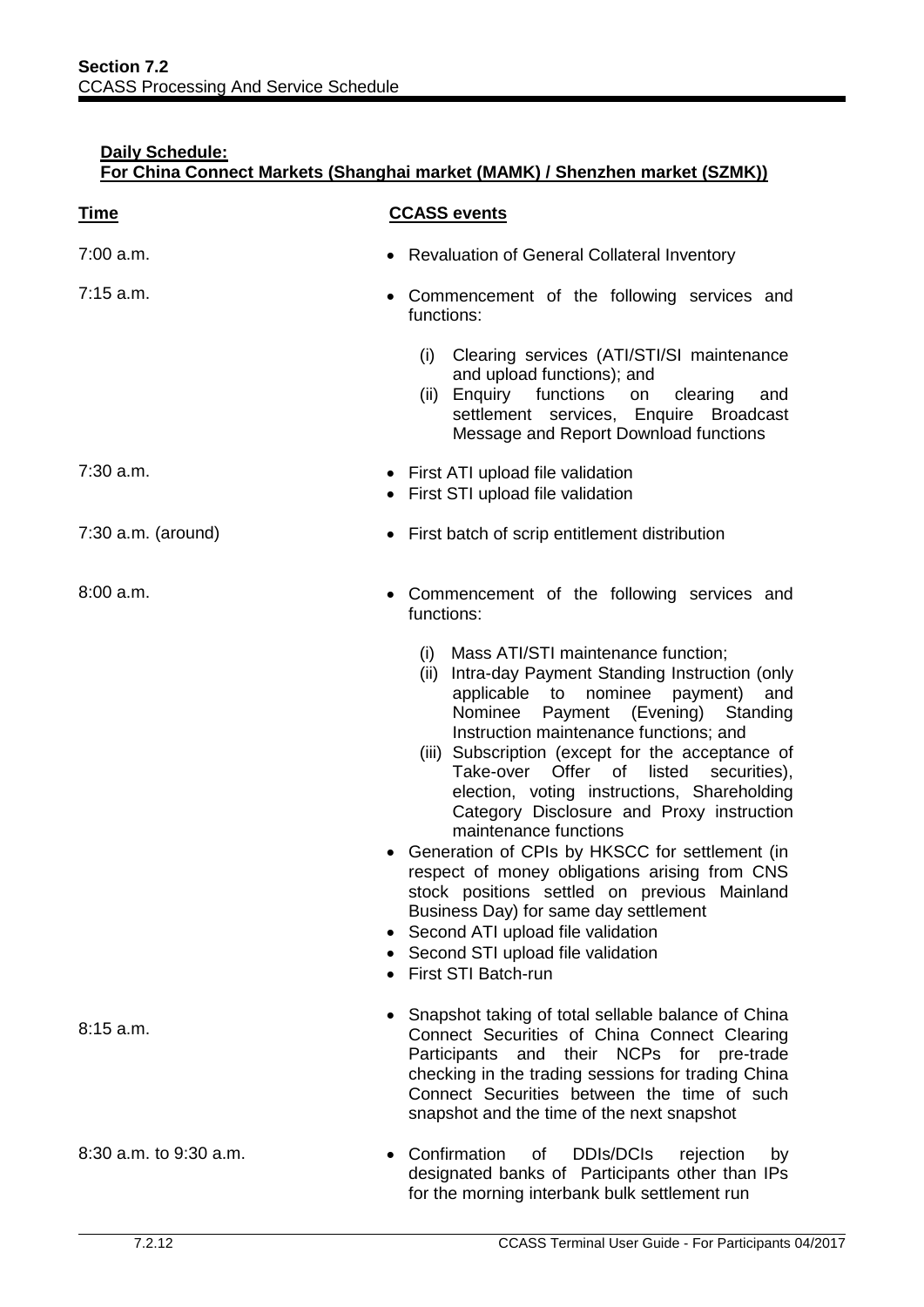| <u>Time</u>          | <b>CCASS events</b>                                                                                                                                                                                                                                                                                                                                                                                                                                                                          |
|----------------------|----------------------------------------------------------------------------------------------------------------------------------------------------------------------------------------------------------------------------------------------------------------------------------------------------------------------------------------------------------------------------------------------------------------------------------------------------------------------------------------------|
| 9:15 a.m.            | Third ATI upload file validation<br>$\bullet$<br>Third STI upload file validation<br>$\bullet$<br>• Second<br>STI<br>Batch-run<br>(excluding<br>Special<br>Segregated Accounts)                                                                                                                                                                                                                                                                                                              |
| $10:00$ a.m.         | • Fourth ATI upload file validation<br>Fourth STI upload file validation<br><b>STI</b><br>Third<br>Batch-run<br>(excluding<br>Special<br>Segregated Accounts)                                                                                                                                                                                                                                                                                                                                |
| 11:30 am.            | Fifth ATI upload file validation<br>Intra-day Mainland Settlement Deposit processing                                                                                                                                                                                                                                                                                                                                                                                                         |
| 11:45 a.m.           | First SI matching<br>$\bullet$                                                                                                                                                                                                                                                                                                                                                                                                                                                               |
| 12:45 p.m.           | • Sixth ATI upload file validation<br>Fifth STI upload file validation<br>Fourth<br><b>STI</b><br>Batch-run<br>(excluding<br>Special<br>$\bullet$<br>Segregated Accounts)                                                                                                                                                                                                                                                                                                                    |
| $1:00$ p.m. (after)  | • First batch of Corporate Announcement Master<br>File<br>Corporate<br>and<br>Data<br>Announcement<br>Maintenance Activities Report available                                                                                                                                                                                                                                                                                                                                                |
| 1:15 p.m.            | • Deadline for inputting Intra-day Payment Standing<br>Instructions (only applicable to nominee payment)<br>in order to have such instructions effected on the<br>same day                                                                                                                                                                                                                                                                                                                   |
| 1:45 p.m.            | Second SI matching                                                                                                                                                                                                                                                                                                                                                                                                                                                                           |
| $2:30$ p.m. (around) | Generation of Intra-day Payment Instructions<br>(only applicable to nominee payment) by HKSCC                                                                                                                                                                                                                                                                                                                                                                                                |
| 3:00 p.m.            | Third SI matching<br>$\bullet$                                                                                                                                                                                                                                                                                                                                                                                                                                                               |
| 3:15 p.m.            | Seventh ATI upload file validation                                                                                                                                                                                                                                                                                                                                                                                                                                                           |
| 3:30 p.m.            | Close of realtime DVP settlement services<br>Sixth STI upload file validation<br><b>Fifth</b><br><b>STI</b><br>Batch-run<br>(excluding<br>Special<br>٠<br>Segregated Accounts)<br>Deadline<br>Nominee<br>for<br>inputting<br>Payment<br>$\bullet$<br>(Evening) Standing Instruction in order to receive<br>nominee related cash payments on the same day<br>Second batch of Corporate Announcement<br>Master Data File and Corporate Announcement<br>Maintenance Activities Report available |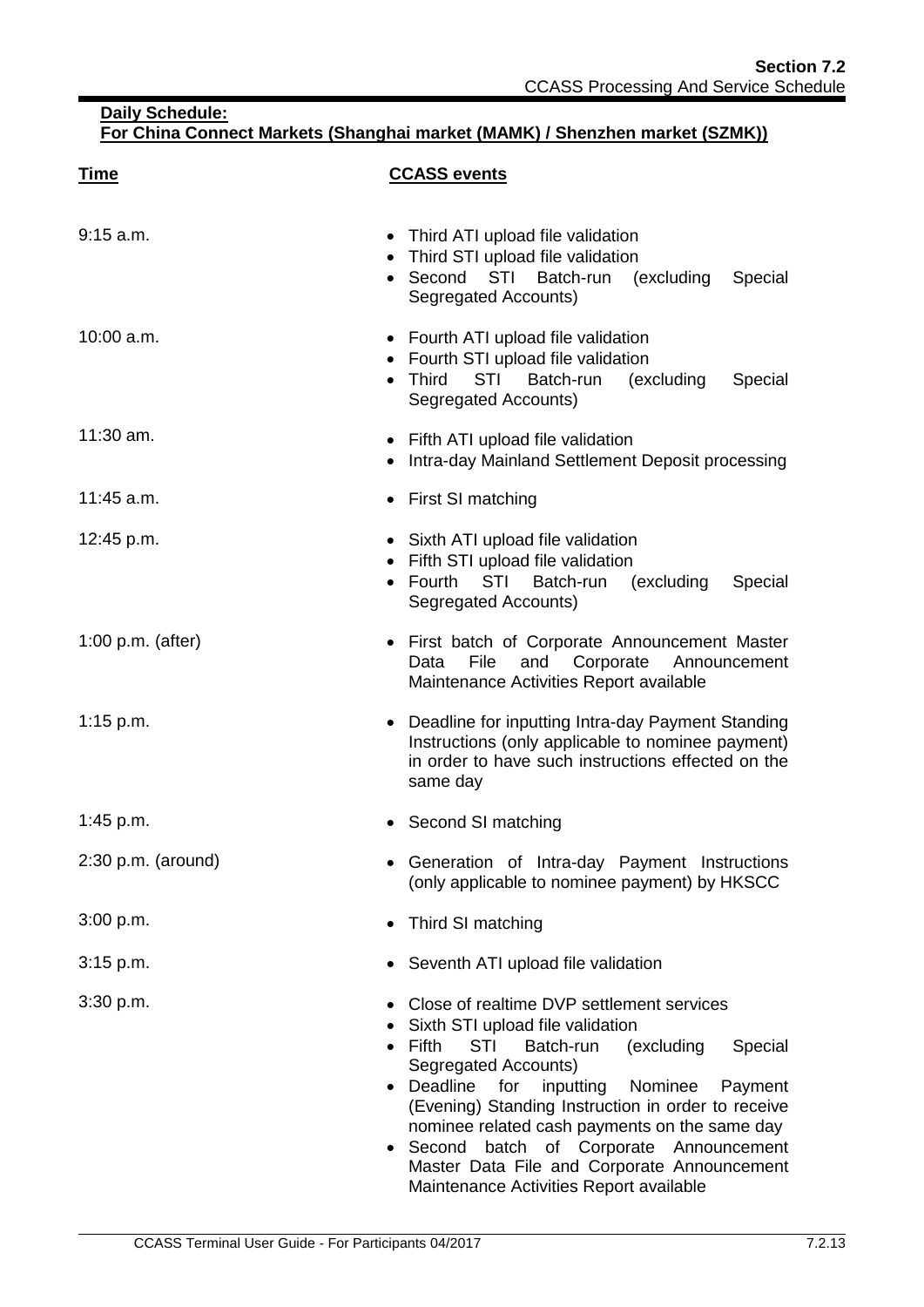| <b>Time</b>            | <b>CCASS events</b>                                                                                                                                                                                                                                                                                                                                                                                                                                                                                                                                                                                                                                                                   |
|------------------------|---------------------------------------------------------------------------------------------------------------------------------------------------------------------------------------------------------------------------------------------------------------------------------------------------------------------------------------------------------------------------------------------------------------------------------------------------------------------------------------------------------------------------------------------------------------------------------------------------------------------------------------------------------------------------------------|
| $4:00$ p.m. (after)    | • Final Clearing Statement or FCS in respect of<br>China Connect Securities Trades effected on or<br>reported to the Exchange via the Trading Link,<br>available to China Connect Clearing Participants<br>• Commencement of Cash Prepayment Instruction<br>Maintenance Function and DI input functions (for<br>settlement of CNS stock positions only)                                                                                                                                                                                                                                                                                                                               |
| $4:05$ p.m. (around)   | • Generation of EPIs by HKSCC for same day<br>settlement                                                                                                                                                                                                                                                                                                                                                                                                                                                                                                                                                                                                                              |
| 4:15 p.m.              | • Deadline for inputting voting instructions, Proxy<br>Shareholding<br>instructions<br>and<br>Category<br>Disclosure where the deadline prescribed by<br>HKSCC for inputting such instructions falls on<br>such day                                                                                                                                                                                                                                                                                                                                                                                                                                                                   |
| 4:30 p.m.              | • Fourth SI matching                                                                                                                                                                                                                                                                                                                                                                                                                                                                                                                                                                                                                                                                  |
| 4:20 p.m. to 5:45 p.m. | Confirmation of DDIs/DCIs<br>rejection<br>by<br>designated banks of Participants other than IPs<br>for the evening interbank bulk settlement run                                                                                                                                                                                                                                                                                                                                                                                                                                                                                                                                      |
| 5:00 p.m.              | • Fifth SI matching<br>• Eighth ATI upload file validation<br>• Seventh STI upload file validation<br>· Sixth STI Batch-run (for FOP STIs only and<br>excluding Special Segregated Accounts)                                                                                                                                                                                                                                                                                                                                                                                                                                                                                          |
| 5:30 p.m.              | • Sixth SI matching<br>• First SI Batch-settlement-run (for settlement of SI<br>positions from Special Segregated<br>stock<br>Accounts of Custodian Participants and GCPs<br>which are not Exchange Participants to China<br><b>Connect Clearing Participants only)</b><br>Eighth STI upload file validation<br>• Seventh STI Batch-run (only STI Transfers on<br>FOP basis allowed for China Connect Securities<br>STI Transfers<br>and<br>for<br>involving<br>Special<br>Segregated Accounts, only transfers to Stock<br><b>Accounts</b><br>other<br>than<br>Special Segregated<br>Accounts will be included)<br>Ninth ATI upload file validation<br>First CNS Batch-settlement-run |
| 5: 45 p.m. (around)    | Reconciliation<br>of China<br>Connect<br><b>Securities</b><br>٠<br>Trades with the relevant China Connect Clearing<br>House                                                                                                                                                                                                                                                                                                                                                                                                                                                                                                                                                           |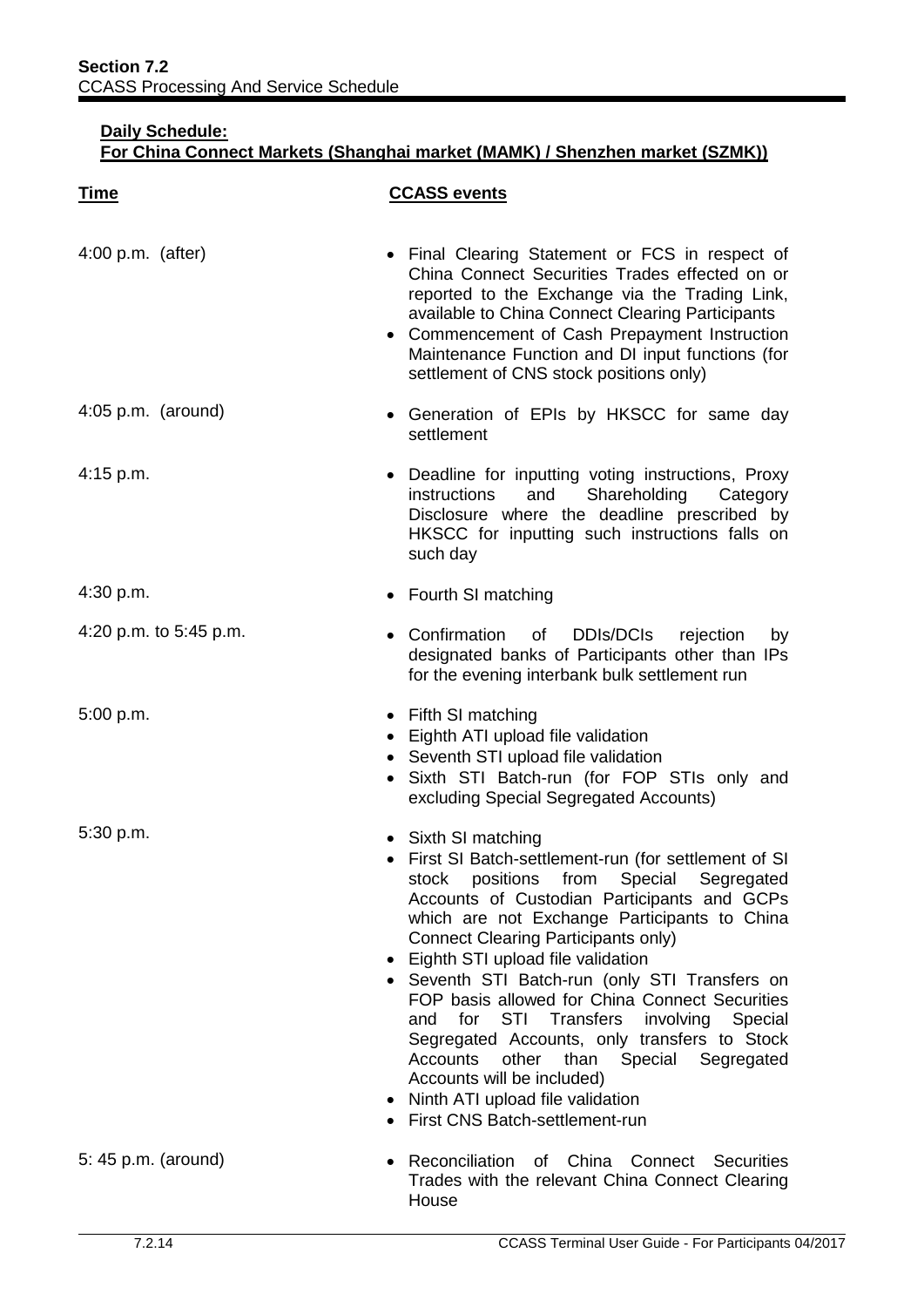| <u>Time</u>                       | <b>CCASS events</b>                                                                                                                                                                                                                                                                                                                                                                                                                                                                                                                                                                                                                                                                                                                                                                                                                                                                                                                                   |
|-----------------------------------|-------------------------------------------------------------------------------------------------------------------------------------------------------------------------------------------------------------------------------------------------------------------------------------------------------------------------------------------------------------------------------------------------------------------------------------------------------------------------------------------------------------------------------------------------------------------------------------------------------------------------------------------------------------------------------------------------------------------------------------------------------------------------------------------------------------------------------------------------------------------------------------------------------------------------------------------------------|
| 6:00 p.m.<br>$6:00$ p.m. (around) | Deadline<br>for<br>inputting Cash<br>Prepayment<br>$\bullet$<br>Instructions<br>• Second batch of scrip entitlement distribution<br>(applicable to Shanghai market only)<br>Third (Final) batch of Corporate Announcement<br>Master Data File and Corporate Announcement<br>Maintenance Activities Report available                                                                                                                                                                                                                                                                                                                                                                                                                                                                                                                                                                                                                                   |
| $6:15$ p.m.                       | • Seventh SI matching<br>• Second SI Batch-settlement-run (for settlement of<br>SI stock positions from Special Segregated<br>Accounts of Custodian Participants and GCPs<br>which are not Exchange Participants to China<br><b>Connect Clearing Participants only)</b>                                                                                                                                                                                                                                                                                                                                                                                                                                                                                                                                                                                                                                                                               |
| 6:30 p.m.                         | • Eighth STI Batch-run (only for STI Transfer of<br>China<br>Connect Securities from<br>Special<br>Segregated Accounts to Stock Accounts other<br>than Special Segregated Accounts on FOP basis)                                                                                                                                                                                                                                                                                                                                                                                                                                                                                                                                                                                                                                                                                                                                                      |
| 7:00 p.m.                         | • Close of Intra-day Payment Standing Instruction<br>maintenance (only applicable to<br>nominee<br>payment), election, voting, Shareholding Category<br>Disclosure and Proxy instructions maintenance<br>functions<br>• Close of first session of SI maintenance<br>• Commencement of SPSA<br>Delivery Failure<br>Maintenance<br>Third batch of scrip entitlement distribution<br>(applicable to Shanghai market only)<br>Eighth SI matching<br>• Third SI Batch-settlement-run (for settlement of SI<br>stock<br>positions<br>from<br>Special Segregated<br>Accounts of Custodian Participants and GCPs<br>which are not Exchange Participants to China<br>Connect Clearing Participants only)<br>Final CNS Batch-settlement-run<br>$\bullet$<br>Ninth STI Batch-run (only for STI Transfer of<br>Connect<br>Securities<br>from<br>China<br>Special<br>Segregated Accounts to Stock Accounts other<br>than Special Segregated Accounts on FOP basis) |
| 7:00 p.m. (after)                 | <b>Calculation of Mainland Settlement Deposit</b><br>• Commencement of DI input for SI only (HKSCC<br>will announce by broadcast message when the<br>services are available to Participants)<br>and<br>subscription instructions maintenance functions<br>(for all announcement types)                                                                                                                                                                                                                                                                                                                                                                                                                                                                                                                                                                                                                                                                |
| 7:15 p.m.                         | Second session of SI maintenance services                                                                                                                                                                                                                                                                                                                                                                                                                                                                                                                                                                                                                                                                                                                                                                                                                                                                                                             |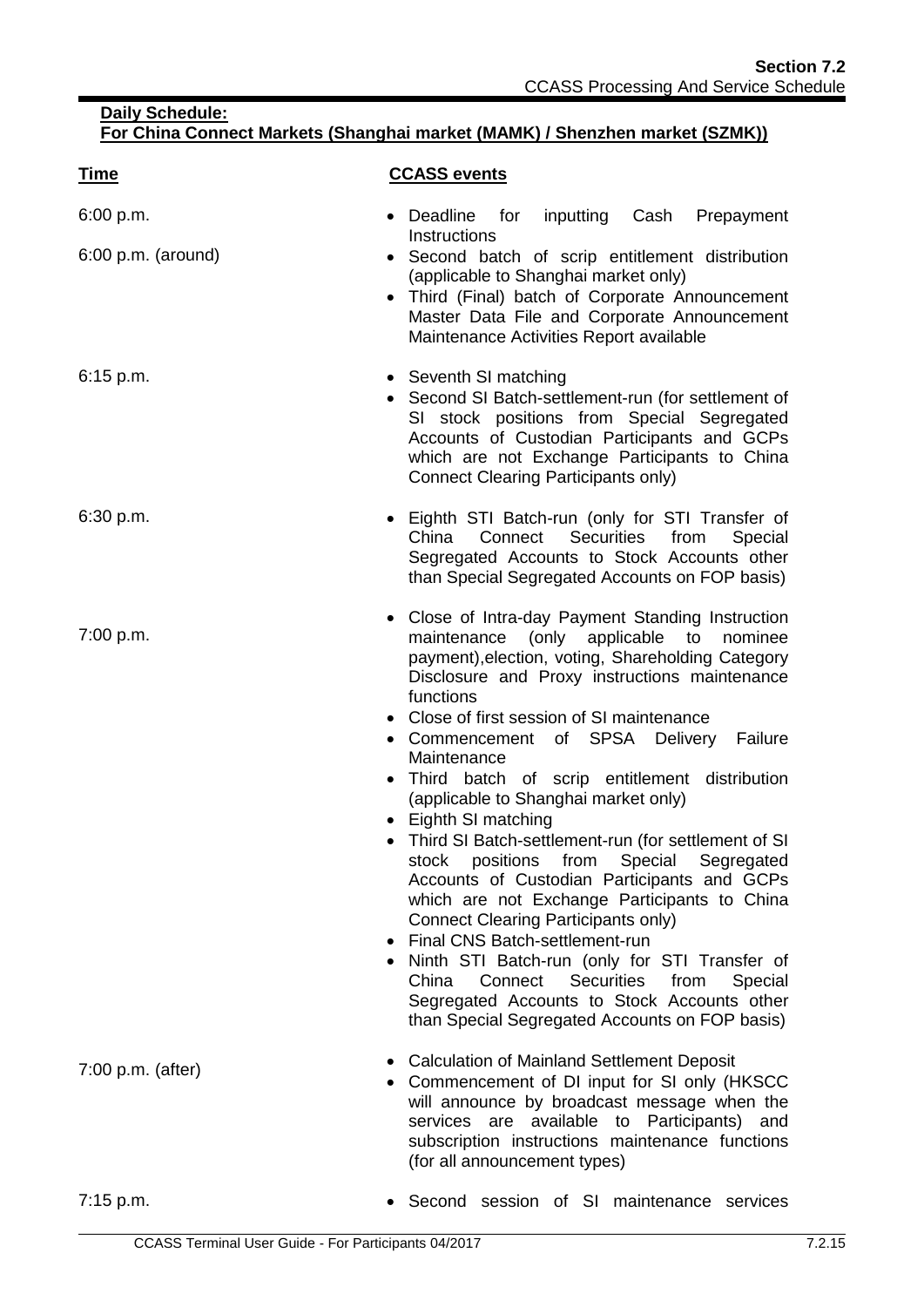| <u>Time</u>            | <b>CCASS events</b>                                                                                                                                                                                                                                                                                                                                                                                                                                                                                                                                             |
|------------------------|-----------------------------------------------------------------------------------------------------------------------------------------------------------------------------------------------------------------------------------------------------------------------------------------------------------------------------------------------------------------------------------------------------------------------------------------------------------------------------------------------------------------------------------------------------------------|
|                        | commence                                                                                                                                                                                                                                                                                                                                                                                                                                                                                                                                                        |
| 7:30 p.m.              | • Close of SI upload function<br>Ninth STI upload file validation<br>• Tenth STI Batch-run (only STI Transfers on FOP<br>basis allowed for China Connect Securities)                                                                                                                                                                                                                                                                                                                                                                                            |
| 7:45 p.m.              | • Close of subscription instruction maintenance<br>functions<br>• Close of SI/DI maintenance functions<br>• Close of Mass ATI/STI maintenance functions<br>• Close of SPSA Delivery Failure Maintenance<br>• Final SI matching<br>• Final SI Batch-settlement-run                                                                                                                                                                                                                                                                                               |
| 8:00 p.m.              | • Close of ATI/STI maintenance, ATI/STI upload<br>Close of Enquire Cash Prepayment Function                                                                                                                                                                                                                                                                                                                                                                                                                                                                     |
| 8:00 p.m. (after)      | • Settled Position Report of current day is available<br>• Close of all enquiries through CCASS Terminals<br>and Participant Gateways, except for enquire<br>CCMS, Broadcast Message, Stock Account<br>Balance, Stock Account Movement and Sellable<br><b>Balance Adjustment Request</b><br>Second batch of scrip entitlement distribution<br>(applicable to Shenzhen market only)<br>• Final ATI upload file validation<br>Final STI upload file validation<br>• Final STI Batch-run (only STI Transfers on FOP<br>basis allowed for China Connect Securities) |
| 8:05 p.m. (around)     | • Generation of EPIs by HKSCC for same day<br><b>Night Settlement</b>                                                                                                                                                                                                                                                                                                                                                                                                                                                                                           |
| 8:20 p.m. to 9:20 p.m. | • Confirmation of EPIs rejection by designated<br>banks of Participants other than IPs for the night<br>interbank bulk settlement run                                                                                                                                                                                                                                                                                                                                                                                                                           |
| 8:30 p.m.              | • Close of CCMS enquiry function<br>• Final batch of scrip entitlement distribution<br>(applicable to Shanghai market only)<br>• Third batch of scrip entitlement<br>distribution<br>(applicable to Shenzhen market only)                                                                                                                                                                                                                                                                                                                                       |
| 8:30 p.m. (around)     | Generation of DDIs, DCIs and EPIs by HKSCC                                                                                                                                                                                                                                                                                                                                                                                                                                                                                                                      |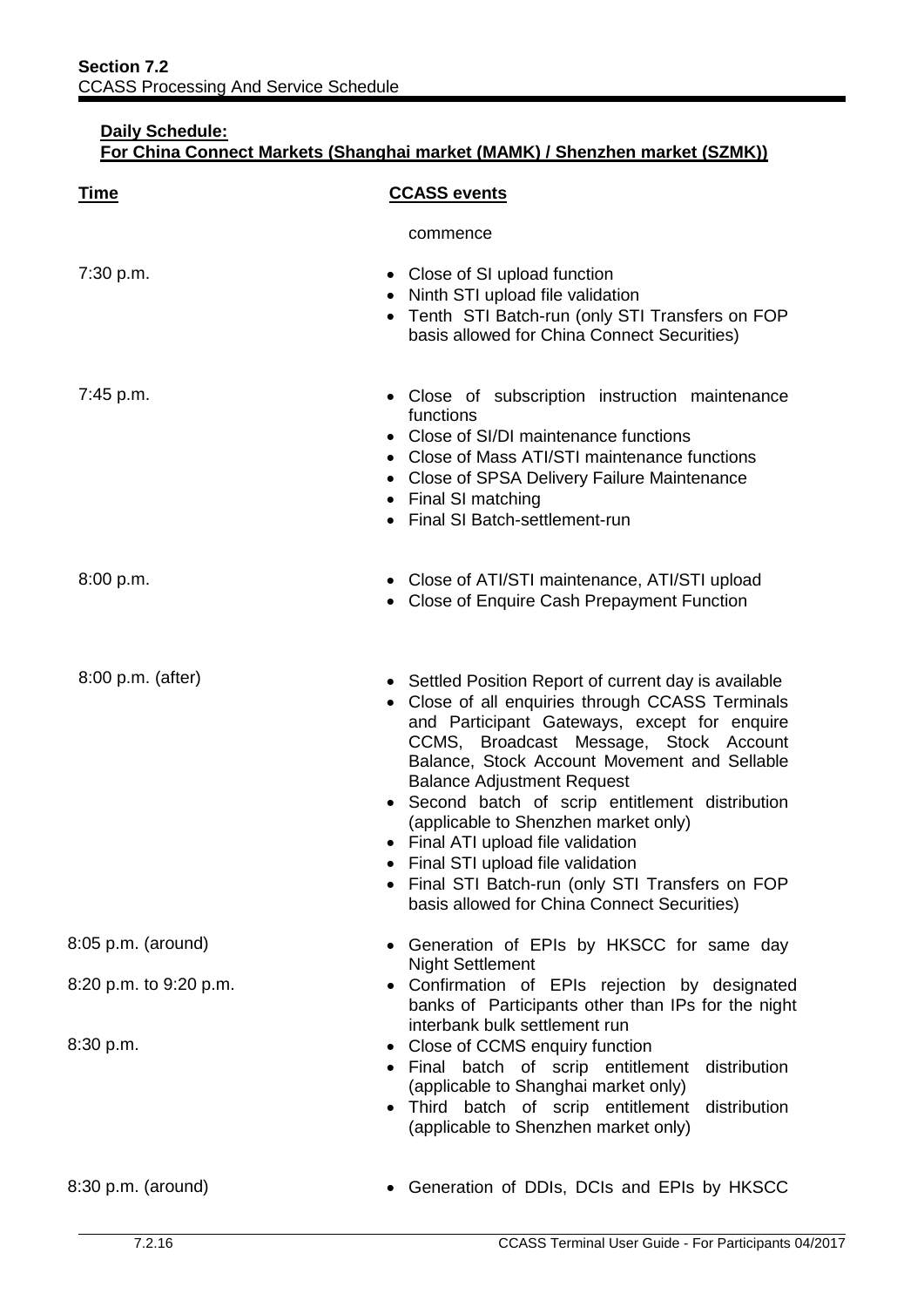| <b>Time</b>         | <b>CCASS events</b>                                                                                                                                                                                                 |
|---------------------|---------------------------------------------------------------------------------------------------------------------------------------------------------------------------------------------------------------------|
| 9:00 p.m.           | for settlement on the next Business Day<br>• Close of Enquire Sellable Balance Adjustment<br><b>Request function</b>                                                                                                |
| 9:30 p.m.           | • Final batch of scrip entitlement distribution<br>(applicable to Shenzhen market only)<br>• Report retrieval and Enquire Broadcast Message,<br>Stock Account Balance and Stock Account<br>Movement functions close |
| $9:30$ p.m. (after) | • Snapshot taking of total sellable balance of all<br>China Connect Clearing Participants and their<br>NCPs for pre-trade checking in the next trade day                                                            |

Note : The schedule set out above is indicative only. CCASS Services for China Connect Markets are not available on Mainland public holiday or on Hong Kong public holiday.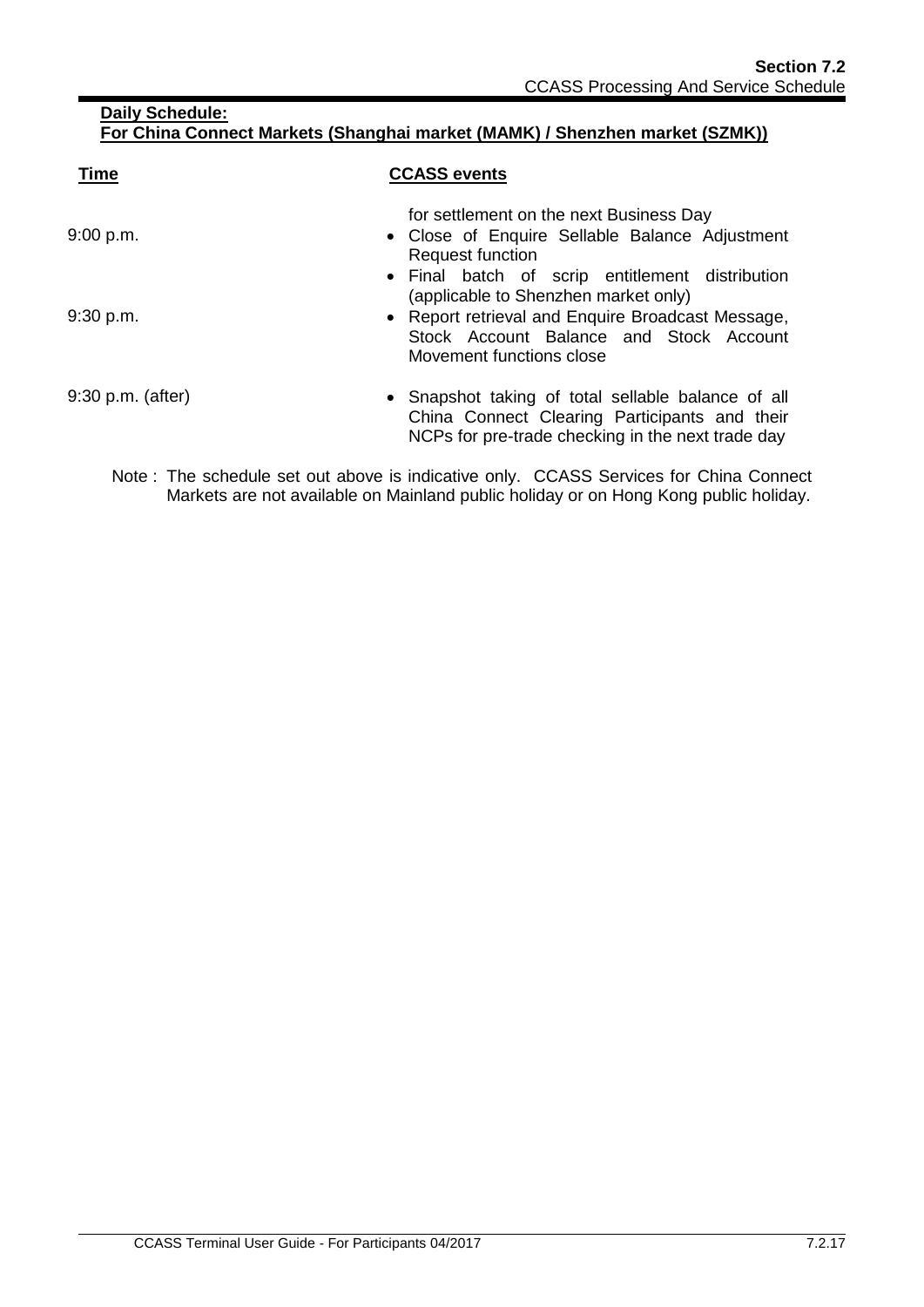| <b>Function Name</b>                                                                                                              |                                | <b>Start Time</b>                                                                | <b>End Time</b> | <b>Market</b>        |
|-----------------------------------------------------------------------------------------------------------------------------------|--------------------------------|----------------------------------------------------------------------------------|-----------------|----------------------|
| Input SI<br>Change SI<br>Delete SI<br><b>Authorise Pending SI</b><br><b>Revoke Matched SI</b><br><b>Change Matched/Settled SI</b> | <b>First session</b>           | 08:00                                                                            | 15:45           | <b>HKMK</b>          |
|                                                                                                                                   |                                | 07:15                                                                            | 19:00           | <b>MAMK</b><br>/SZMK |
|                                                                                                                                   | Second                         | After final<br>Batch-<br>settlement-<br>run at around<br>17:00                   | 19:00           | <b>HKMK</b>          |
|                                                                                                                                   | session <sup>1</sup>           | <b>After Final</b><br>Batch-<br>settlement-<br>run for CNS<br>at around<br>19:15 | 19:45           | <b>MAMK</b><br>/SZMK |
|                                                                                                                                   |                                | 08:00                                                                            | 15:45           | <b>HKMK</b>          |
|                                                                                                                                   | <b>First session</b>           | 07:15                                                                            | 19:45           | <b>MAMK</b><br>/SZMK |
| <b>Change Hold Matched SI</b>                                                                                                     | Second<br>$s$ ession $1$       | After final<br>Batch-<br>settlement-<br>run at around<br>17:00                   | 19:00           | <b>HKMK</b>          |
| <b>Enquire SI</b><br><b>Enquire Deleted SI</b>                                                                                    |                                | 07:15                                                                            | 20:00           | <b>GLOB</b>          |
| <b>Enquire Unmatched SI Reason<sup>2</sup></b>                                                                                    |                                | 07:15                                                                            | 20:00           | <b>GLOB</b>          |
| <b>Add SI Tolerance Limit</b>                                                                                                     |                                | 07:15                                                                            | 19:45           | <b>GLOB</b>          |
| Delete SI Tolerance Limit                                                                                                         |                                | 07:15                                                                            | 19:45           | <b>GLOB</b>          |
| <b>Authorise SI Tolerance Limit</b>                                                                                               |                                | 07:15                                                                            | 19:45           | <b>GLOB</b>          |
| <b>Cancel SI Tolerance Limit</b>                                                                                                  |                                | 07:15                                                                            | 19:45           | <b>GLOB</b>          |
| <b>Enquire SI Tolerance Limit</b>                                                                                                 |                                | 07:15                                                                            | 20:00           | <b>GLOB</b>          |
|                                                                                                                                   |                                | 08:00                                                                            | 15:45           | <b>HKMK</b>          |
| Input ATI                                                                                                                         | First session                  | 07:15                                                                            | 20:00           | <b>MAMK</b><br>/SZMK |
|                                                                                                                                   | Second<br>session <sup>3</sup> | At around<br>16:00                                                               | 19:00           | <b>HKMK</b>          |
| Input Mass ATI / STI                                                                                                              |                                | 08:00                                                                            | 19:45           | <b>GLOB</b>          |
| Change Mass ATI / STI                                                                                                             |                                | 08:00                                                                            | 19:45           | <b>GLOB</b>          |
| Delete Mass ATI / STI                                                                                                             |                                | 08:00                                                                            | 19:45           | <b>GLOB</b>          |
| Enquire Mass ATI / STI                                                                                                            |                                | 08:00                                                                            | 19:45           | <b>GLOB</b>          |
| <b>Add STI</b>                                                                                                                    |                                | 08:00                                                                            | 15:45           | <b>HKMK</b>          |
| Change STI<br>Delete STI<br><b>Authorize Pending STI</b><br><b>Revoke STI</b>                                                     | First session                  | 07:15                                                                            | 20:00           | <b>MAMK</b><br>/SZMK |
|                                                                                                                                   | Second<br>session <sup>3</sup> | At around<br>16:00                                                               | 19:00           | <b>HKMK</b>          |
| <b>Enquire STI</b>                                                                                                                |                                | 07:15                                                                            | 20:00           | <b>GLOB</b>          |
| Input DI                                                                                                                          |                                | 09:30                                                                            | 15:45           | <b>HKMK</b>          |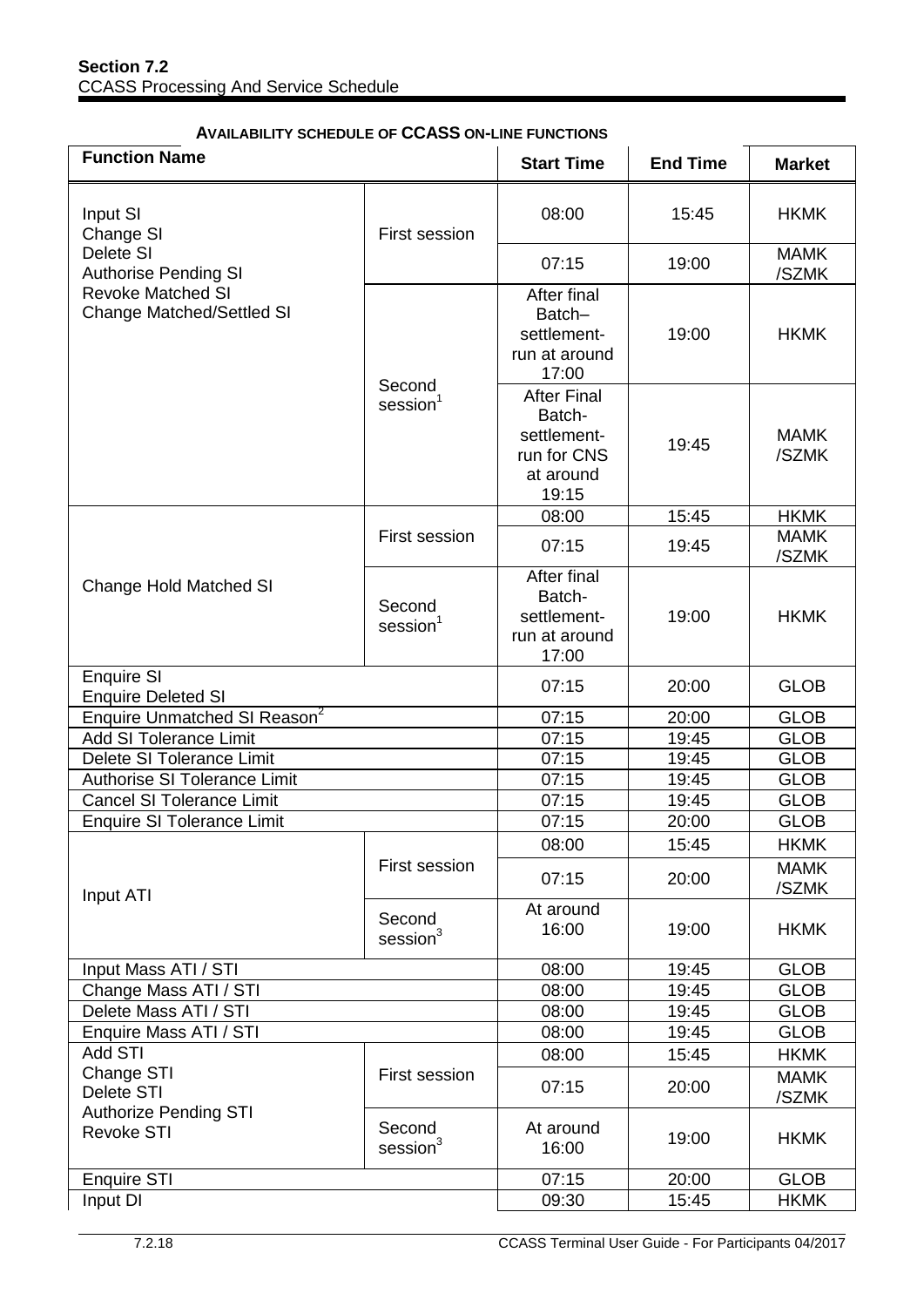**Section 7.2** CCASS Processing And Service Schedule

|                                                                                             |                |                   | <b>AVAILABILITY SCHEDULE OF CCASS ON-LINE FUNCTIONS</b> |                      |  |  |  |  |
|---------------------------------------------------------------------------------------------|----------------|-------------------|---------------------------------------------------------|----------------------|--|--|--|--|
| <b>Function Name</b>                                                                        |                | <b>Start Time</b> | <b>End Time</b>                                         | <b>Market</b>        |  |  |  |  |
|                                                                                             |                | 16:00             | 19:45                                                   | <b>MAMK</b><br>/SZMK |  |  |  |  |
| <b>Change DI Requirement</b>                                                                |                | 08:00             | 15:45                                                   | <b>HKMK</b>          |  |  |  |  |
|                                                                                             |                | 07:15             | 19:45                                                   | <b>MAMK</b>          |  |  |  |  |
|                                                                                             |                |                   |                                                         | /SZMK                |  |  |  |  |
| Input ISI                                                                                   | First session  | 08:00             | 15:45                                                   | <b>HKMK</b>          |  |  |  |  |
| Change ISI                                                                                  |                | After final       |                                                         |                      |  |  |  |  |
| Delete ISI                                                                                  | Second         | Batch-            |                                                         |                      |  |  |  |  |
| <b>Authorise Pending ISI</b>                                                                | $s$ ession $1$ | settlement-       | 19:00                                                   | <b>HKMK</b>          |  |  |  |  |
| Hold / Release ISI                                                                          |                | run at around     |                                                         |                      |  |  |  |  |
|                                                                                             |                | 17:00             |                                                         |                      |  |  |  |  |
| Add Sellable Balance Adjustment Request                                                     |                | 19:00             | 19:45                                                   | <b>MAMK</b>          |  |  |  |  |
| Change Sellable Balance Adjustment Request                                                  |                |                   |                                                         | /SZMK                |  |  |  |  |
| Delete Sellable Balance Adjustment Request                                                  |                |                   |                                                         |                      |  |  |  |  |
| Authorise Sellable Balance Adjustment Request<br>Cancel Sellable Balance Adjustment Request |                |                   |                                                         |                      |  |  |  |  |
| Enquire Sellable Balance Adjustment Request                                                 |                | 07:15             | 21:00                                                   | <b>MAMK</b>          |  |  |  |  |
|                                                                                             |                |                   |                                                         | /SZMK                |  |  |  |  |
| <b>Enquire ISI</b>                                                                          |                | 08:00             | 19:00                                                   | <b>GLOB</b>          |  |  |  |  |
| Add Cash Prepayment Instruction                                                             |                | 08:00             | 14:30                                                   | <b>GLOB</b>          |  |  |  |  |
| <b>Change Cash Prepayment Instruction</b>                                                   |                | 08:00             | 14:30                                                   | <b>GLOB</b>          |  |  |  |  |
| Delete Cash Prepayment Instruction                                                          |                | 08:00             | 14:30                                                   | <b>GLOB</b>          |  |  |  |  |
| Authorise Cash Prepayment Instruction                                                       |                | 08:00             | 14:30                                                   | <b>GLOB</b>          |  |  |  |  |
| Revoke Cash Prepayment Instruction                                                          |                | 08:00             | 14:30                                                   | <b>GLOB</b>          |  |  |  |  |
| <b>Enquire Cash Prepayment Instruction</b>                                                  |                | 08:00             | 19:00                                                   | <b>GLOB</b>          |  |  |  |  |
| Add Cash Prepayment for China Connect Markets                                               |                | 16:00             | 18:00                                                   | <b>MAMK</b>          |  |  |  |  |
|                                                                                             |                |                   |                                                         | /SZMK                |  |  |  |  |
| Change Cash Prepayment for China Connect                                                    |                | 16:00             | 18:00                                                   | <b>MAMK</b>          |  |  |  |  |
| <b>Markets</b>                                                                              |                |                   |                                                         | /SZMK                |  |  |  |  |
| Delete Cash Prepayment for China Connect Markets                                            |                | 16:00             | 18:00                                                   | <b>MAMK</b>          |  |  |  |  |
|                                                                                             |                |                   |                                                         | /SZMK                |  |  |  |  |
| Authorise Cash Prepayment for China Connect                                                 |                | 16:00             | 18:00                                                   | <b>MAMK</b>          |  |  |  |  |
| <b>Markets</b>                                                                              |                |                   |                                                         | /SZMK                |  |  |  |  |
| Revoke Cash Prepayment for China Connect                                                    |                | 16:00             | 18:00                                                   | <b>MAMK</b>          |  |  |  |  |
| <b>Markets</b>                                                                              |                |                   |                                                         | /SZMK                |  |  |  |  |
| <b>Enquire Cash Prepayment for China Connect</b>                                            |                | 16:00             | 20:00                                                   | <b>MAMK</b>          |  |  |  |  |
| <b>Markets</b>                                                                              |                |                   |                                                         | /SZMK                |  |  |  |  |
| Add Cash Prepayment / TSF Payment Standing                                                  |                | 08:00             | 19:00                                                   | <b>GLOB</b>          |  |  |  |  |
| Instruction<br>Change Cash Prepayment / TSF Payment Standing                                |                | 08:00             | 19:00                                                   | <b>GLOB</b>          |  |  |  |  |
|                                                                                             |                |                   |                                                         |                      |  |  |  |  |
| Instruction<br>Delete Cash Prepayment / TSF Payment Standing                                |                | 08:00             | 19:00                                                   | <b>GLOB</b>          |  |  |  |  |
| Instruction                                                                                 |                |                   |                                                         |                      |  |  |  |  |
| Authorise Cash Prepayment / TSF Payment                                                     |                | 08:00             | 19:00                                                   | <b>GLOB</b>          |  |  |  |  |
| <b>Standing Instruction</b>                                                                 |                |                   |                                                         |                      |  |  |  |  |
| Cancel Cash Prepayment / TSF Payment Standing                                               |                | 08:00             | 19:00                                                   | <b>GLOB</b>          |  |  |  |  |
| Instruction                                                                                 |                |                   |                                                         |                      |  |  |  |  |
| Enquire Cash Prepayment / TSF Payment Standing                                              |                | 08:00             | 19:00                                                   | <b>GLOB</b>          |  |  |  |  |
| Instruction                                                                                 |                |                   |                                                         |                      |  |  |  |  |
| <b>Enquire TSF Payment Instruction</b>                                                      |                | 08:00             | 19:00                                                   | <b>GLOB</b>          |  |  |  |  |
| <b>Enquire Payment Instruction</b>                                                          |                | 09:30             | 19:00                                                   | <b>GLOB</b>          |  |  |  |  |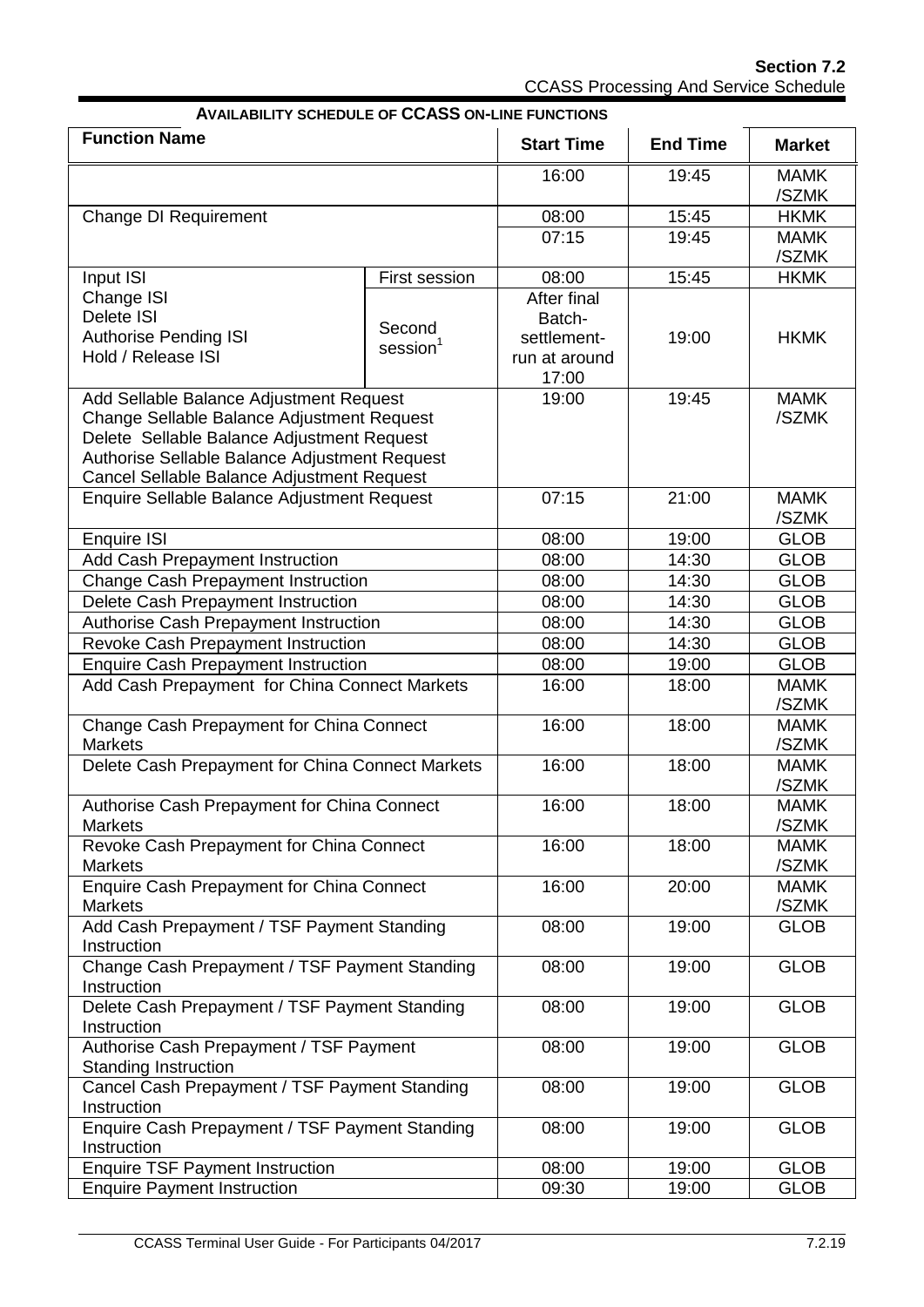### **AVAILABILITY SCHEDULE OF CCASS ON-LINE FUNCTIONS**

| <b>Function Name</b>                                                                                                                                                      |                                 | <b>Start Time</b>                                            | <b>End Time</b> | <b>Market</b>              |
|---------------------------------------------------------------------------------------------------------------------------------------------------------------------------|---------------------------------|--------------------------------------------------------------|-----------------|----------------------------|
| Add Intra-day Payment Standing<br>Instruction<br>Change Intra-day Payment<br><b>Standing Instruction</b>                                                                  | First session                   | 08:00                                                        | 13:15           | <b>GLOB</b>                |
| Delete Intra-day Payment Standing<br>Instruction<br>Authorise Intra-day Payment<br><b>Standing Instruction</b><br>Cancel Intra-day Payment<br><b>Standing Instruction</b> | Second<br>session <sup>10</sup> | After Intra-<br>day Payment<br>generation at<br>around 14:30 | 19:00           | <b>GLOB</b>                |
| Enquire Intra-day Payment Standing Instruction                                                                                                                            |                                 | 08:00                                                        | 19:00           | <b>GLOB</b>                |
|                                                                                                                                                                           | First session                   | 08:00                                                        | 14:00           | <b>GLOB</b>                |
| <b>Enquire Intra-day Payment</b><br>Summary                                                                                                                               | Second<br>session <sup>10</sup> | After Intra-<br>day Payment<br>generation at<br>around 14:30 | 19:00           | <b>GLOB</b>                |
| Add Nominee Payment (Evening) Standing<br>Instruction $1$                                                                                                                 |                                 | 08:00                                                        | 19:00           | <b>GLOB</b>                |
| Change Nominee Payment (Evening) Standing<br>Instruction <sup>11</sup>                                                                                                    |                                 | 08:00                                                        | 19:00           | <b>GLOB</b>                |
| Delete Nominee Payment (Evening) Standing<br>Instruction <sup>11</sup>                                                                                                    |                                 | 08:00                                                        | 19:00           | <b>GLOB</b>                |
| Authorise Nominee Payment (Evening) Standing<br>Instruction <sup>11</sup>                                                                                                 |                                 | 08:00                                                        | 19:00           | <b>GLOB</b>                |
| Cancel Nominee Payment (Evening) Standing<br>Instruction <sup>11</sup>                                                                                                    |                                 | 08:00                                                        | 19:00           | <b>GLOB</b>                |
| Enquire Nominee Payment (Evening) Standing<br>Instruction <sup>11</sup>                                                                                                   |                                 | 08:00                                                        | 19:00           | <b>GLOB</b>                |
| Input Hide Unmatched SI Content Counterparty List                                                                                                                         |                                 | 07:15                                                        | 19:00           | <b>HKMK</b>                |
|                                                                                                                                                                           |                                 |                                                              | 19:45           | <b>MAMK</b>                |
|                                                                                                                                                                           |                                 |                                                              |                 | /SZMK                      |
| Delete Hide Unmatched SI Content Counterparty                                                                                                                             |                                 | 07:15                                                        | 19:00           | <b>HKMK</b>                |
| List                                                                                                                                                                      |                                 |                                                              | 19:45           | <b>MAMK</b>                |
|                                                                                                                                                                           |                                 |                                                              |                 | /SZMK                      |
| Authorise Hide Unmatched SI Content Counterparty<br>List                                                                                                                  |                                 | 07:15                                                        | 19:00<br>19:45  | <b>HKMK</b><br><b>MAMK</b> |
|                                                                                                                                                                           |                                 |                                                              |                 | /SZMK                      |
| <b>Cancel Hide Unmatched SI Content Counterparty</b>                                                                                                                      |                                 | 07:15                                                        | 19:00           | <b>HKMK</b>                |
| List                                                                                                                                                                      |                                 |                                                              | 19:45           | <b>MAMK</b>                |
|                                                                                                                                                                           |                                 |                                                              |                 | /SZMK                      |
| <b>Enquire Hide Unmatched SI Content Counterparty</b><br>List                                                                                                             |                                 | 07:15                                                        | 19:45           | <b>GLOB</b>                |
| Input ISI (With Affirmation) Counterparty List                                                                                                                            |                                 | 08:00                                                        | 15:45           | <b>GLOB</b>                |
| Delete ISI (With Affirmation) Counterparty List                                                                                                                           |                                 | 08:00                                                        | 15:45           | <b>GLOB</b>                |
| Authorise ISI (With Affirmation) Counterparty List                                                                                                                        |                                 | 08:00                                                        | 15:45           | <b>GLOB</b>                |
| Cancel ISI (With Affirmation) Counterparty List                                                                                                                           |                                 | 08:00                                                        | 15:45           | <b>GLOB</b>                |
| Enquire ISI (With Affirmation) Counterparty List                                                                                                                          |                                 | 08:00                                                        | 19:00           | <b>GLOB</b>                |
| Input ISI (Without Affirmation) Counterparty List                                                                                                                         |                                 | 08:00                                                        | 15:45           | <b>GLOB</b>                |
| Delete ISI (Without Affirmation) Counterparty List                                                                                                                        |                                 | 08:00                                                        | 15:45           | <b>GLOB</b>                |
| Authorise ISI (Without Affirmation) Counterparty List                                                                                                                     |                                 | 08:00                                                        | 15:45           | <b>GLOB</b>                |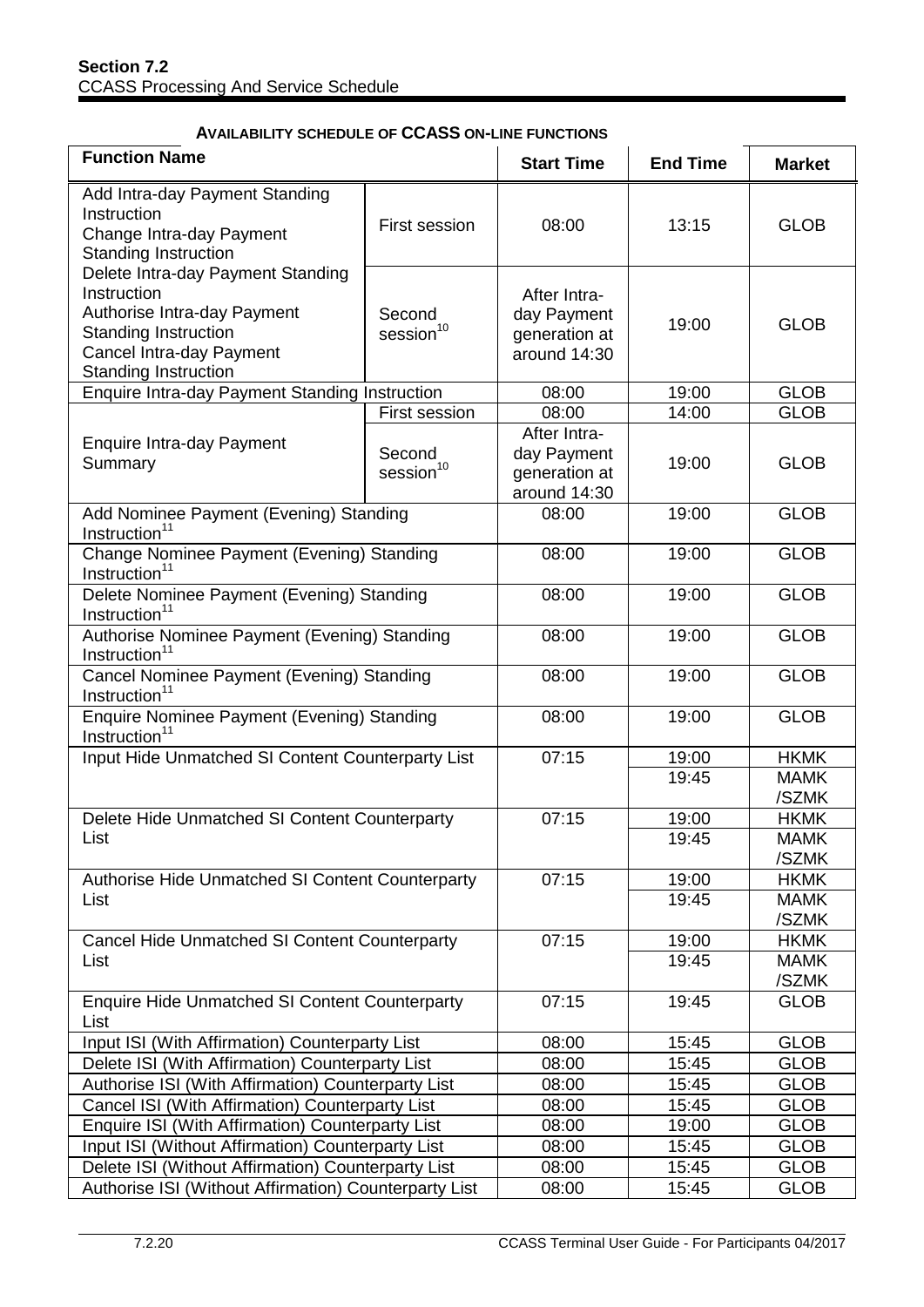**Section 7.2** CCASS Processing And Service Schedule

| <b>AVAILABILITY SCHEDULE OF CCASS ON-LINE FUNCTIONS</b>                          |                                                                 |                   |                 |                               |  |
|----------------------------------------------------------------------------------|-----------------------------------------------------------------|-------------------|-----------------|-------------------------------|--|
| <b>Function Name</b>                                                             |                                                                 | <b>Start Time</b> | <b>End Time</b> | <b>Market</b>                 |  |
| Cancel ISI (Without Affirmation) Counterparty List                               |                                                                 | 08:00             | 15:45           | <b>GLOB</b>                   |  |
| <b>Enquire ISI (Without Affirmation) Counterparty List</b>                       |                                                                 | 08:00             | 19:00           | <b>GLOB</b>                   |  |
| <b>Enquire Due/Overdue Positions</b>                                             |                                                                 | 07:15             | 20:00           | <b>GLOB</b>                   |  |
| Enquire Stock A/C Balance                                                        |                                                                 | 07:15             | 21:30           | <b>GLOB</b>                   |  |
| Enquire Stock A/C Movement                                                       |                                                                 | 07:15             | 21:30           | <b>GLOB</b>                   |  |
| <b>Enquire Settlement Activity</b>                                               |                                                                 | 07:15             | 20:00           | <b>GLOB</b>                   |  |
| <b>Enquire Money Position / Instruction</b>                                      |                                                                 | 08:00             | 20:00           | <b>GLOB</b>                   |  |
| <b>Enquire Announcement Information</b>                                          |                                                                 | 08:00             | 20:00           | <b>GLOB</b>                   |  |
| <b>Enquire Issuer Announcement</b>                                               |                                                                 | 08:00             | 19:00           | <b>GLOB</b>                   |  |
| <b>Enquire NCP/GCP Mapping</b>                                                   |                                                                 | 08:00             | 20:00           | <b>GLOB</b>                   |  |
| <b>Enquire Participant List</b>                                                  |                                                                 | 08:00             | 20:00           | <b>GLOB</b>                   |  |
| <b>Enquire Stock List</b>                                                        |                                                                 | 08:00             | 20:00           | <b>GLOB</b>                   |  |
| <b>Enquire Reported Lost Certificate</b>                                         |                                                                 | 09:00             | 19:00           | <b>GLOB</b>                   |  |
| <b>Enquire Buy-in Confirmation</b>                                               |                                                                 | 08:00             | 20:00           | <b>GLOB</b>                   |  |
| <b>Change Election Instruction</b>                                               |                                                                 | 08:00             | 19:00           | <b>HKMK</b><br>/MAMK<br>/SZMK |  |
| <b>Authorise Election Instruction</b>                                            |                                                                 | 08:00             | 19:00           | <b>HKMK</b><br>/MAMK<br>/SZMK |  |
| <b>Enquire Election Instruction</b>                                              |                                                                 | 08:00             | 20:00           | <b>GLOB</b>                   |  |
| <b>Add Subscription Instruction</b>                                              | First session                                                   | 08:00             | 15:45           |                               |  |
| <b>Change Subscription Instruction</b><br><b>Delete Subscription Instruction</b> | Second<br>session <sup>4</sup>                                  | 16:00             | 19:00           | <b>HKMK</b>                   |  |
| Authorise Subscription Instruction<br><b>Cancel Subscription Instruction</b>     | For Non-<br><b>Listed China</b><br>Connect<br><b>Securities</b> | 08:00             | 19:45           | <b>MAMK</b>                   |  |
|                                                                                  | For Listed<br>China<br>Connect<br><b>Securities</b>             | After 19:00       | 19:45           | /SZMK                         |  |
| <b>Enquire Subscription Instruction</b>                                          |                                                                 | 08:00             | 20:00           | <b>GLOB</b>                   |  |
| <b>Change Corporate Voting Instruction</b>                                       |                                                                 | 08:00             | 19:00           | <b>HKMK</b><br>/MAMK<br>/SZMK |  |
| Authorise Corporate Voting Instruction                                           |                                                                 | 08:00             | 19:00           | <b>HKMK</b><br>/MAMK<br>/SZMK |  |
| <b>Enquire Corporate Voting Instruction</b>                                      |                                                                 | 08:00             | 20:00           | <b>GLOB</b>                   |  |
| <b>Enquire Resolution Description</b>                                            |                                                                 | 08:00             | 20:00           | <b>GLOB</b>                   |  |
| Add Corporate Representative/Proxy                                               |                                                                 | 08:00             | 19:00           | <b>HKMK</b><br>/MAMK<br>/SZMK |  |
| <b>Change Corporate Representative/Proxy</b>                                     |                                                                 | 08:00             | 19:00           | <b>HKMK</b><br>/MAMK<br>/SZMK |  |
| Delete Corporate Representative/Proxy                                            |                                                                 | 08:00             | 19:00           | <b>HKMK</b><br>/MAMK<br>/SZMK |  |
| Authorise Corporate Representative/Proxy                                         |                                                                 | 08:00             | 19:00           | <b>HKMK</b>                   |  |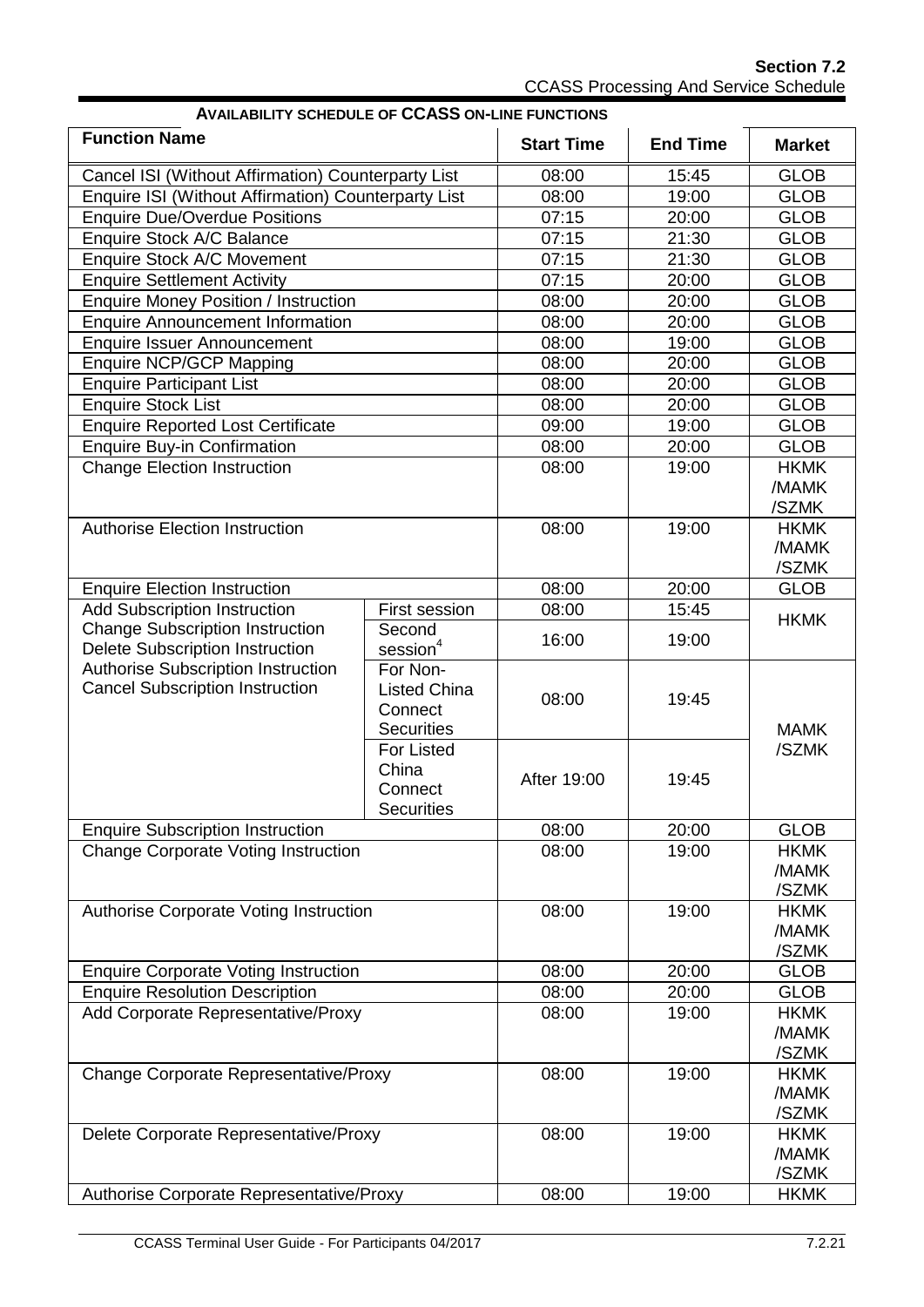#### **AVAILABILITY SCHEDULE OF CCASS ON-LINE FUNCTIONS**

| <b>Function Name</b>                                            | <b>Start Time</b> | <b>End Time</b> | <b>Market</b>  |
|-----------------------------------------------------------------|-------------------|-----------------|----------------|
|                                                                 |                   |                 | /MAMK<br>/SZMK |
| <b>Enquire Corporate Representative/Proxy</b>                   | 08:00             | 20:00           | <b>GLOB</b>    |
| Enquire SSA Corporate Voting Instruction                        | 08:00             | 20:00           | <b>GLOB</b>    |
| <b>Add Stock Release Request</b>                                | 09:30             | 16:00           | <b>GLOB</b>    |
| <b>Change Stock Release Request</b>                             | 09:30             | 16:00           | <b>GLOB</b>    |
| Delete Stock Release Request                                    | 09:30             | 16:00           | <b>GLOB</b>    |
| <b>Authorise Stock Release Request</b>                          | 09:30             | 16:00           | <b>GLOB</b>    |
| <b>Enquire Stock Release Request</b>                            | 08:00             | 19:00           | <b>GLOB</b>    |
| <b>Add Stock Borrowing Request</b>                              | 09:30             | 15:45           | <b>GLOB</b>    |
| <b>Change Stock Borrowing Request</b>                           | 09:30             | 15:45           | <b>GLOB</b>    |
| <b>Delete Stock Borrowing Request</b>                           | 09:30             | 15:45           | <b>GLOB</b>    |
| <b>Enquire Stock Borrowing Request</b>                          | 09:00             | 19:00           | <b>GLOB</b>    |
| <b>Enquire Stock Lender List</b>                                | 09:00             | 19:00           | <b>GLOB</b>    |
| <b>Enquire Stock Borrowing List</b>                             | 09:00             | 19:00           | <b>GLOB</b>    |
| <b>Input Recall Request</b>                                     | 09:30             | 15:45           | <b>HKMK</b>    |
| Change Cash Compensation Indicator                              | 09:30             | 15:45           | <b>HKMK</b>    |
| <b>Enquire Lending Position</b>                                 | 09:00             | 19:00           | <b>GLOB</b>    |
| <b>Enquire Stock Borrowing Information</b>                      | 09:00             | 19:00           | <b>GLOB</b>    |
| Add Login Withdrawal Order                                      | 09:30             | 15:45           | <b>HKMK</b>    |
| Change Login Withdrawal Order                                   | 09:30             | 15:45           | <b>HKMK</b>    |
| Delete Login Withdrawal Order                                   | 09:30             | 15:45           | <b>HKMK</b>    |
| Authorise Login Withdrawal Order                                | 09:30             | 15:45           | <b>HKMK</b>    |
| Cancel Login Withdrawal Order                                   | 09:30             | 15:45           | <b>HKMK</b>    |
| Enquire Login Withdrawal Order                                  | 09:00             | 19:00           | <b>GLOB</b>    |
| <b>Add Recipient Master</b>                                     | 08:00             | 19:00           | <b>GLOB</b>    |
| <b>Change Recipient Master</b>                                  | 08:00             | 19:00           | <b>GLOB</b>    |
| <b>Delete Recipient Master</b>                                  | 08:00             | 19:00           | <b>GLOB</b>    |
| <b>Enquire Recipient Master</b>                                 | 08:00             | 20:00           | <b>GLOB</b>    |
| <b>Add Event Recipient List</b>                                 | 08:00             | 19:00           | <b>GLOB</b>    |
| Delete Event Recipient List                                     | 08:00             | 19:00           | <b>GLOB</b>    |
| <b>Enquire Event Recipient List</b>                             | 08:00             | 20:00           | <b>GLOB</b>    |
| <b>Enquire Corporate Communications Event</b>                   | 08:00             | 20:00           | <b>GLOB</b>    |
| Add EIPO Application <sup>5</sup>                               | 08:00             | 20:30           | <b>GLOB</b>    |
| Change Pending EIPO Application <sup>5</sup>                    | 08:00             | 20:30           | <b>GLOB</b>    |
| Delete Pending EIPO Application <sup>5</sup>                    | 08:00             | 20:30           | <b>GLOB</b>    |
| Authorise EIPO Application <sup>5</sup>                         | 08:00             | 20:30           | <b>GLOB</b>    |
| Cancel EIPO Application <sup>5</sup>                            | 08:00             | 20:30           | <b>GLOB</b>    |
| <b>Enquire EIPO Application</b>                                 | 08:00             | 20:30           | <b>GLOB</b>    |
| Enquire EIPO Total Application Quantity and Money<br>Obligation | 08:00             | 20:30           | <b>GLOB</b>    |
| <b>Enquire Authorised EIPO Announcement</b>                     | 08:00             | 20:30           | <b>GLOB</b>    |
| Confirm EIPO Application <sup>12</sup>                          | 08:00             | 20:30           | <b>GLOB</b>    |
| Delete Confirmed EIPO Application <sup>12</sup>                 | 08:00             | 20:30           | <b>GLOB</b>    |
| Authorise Confirmed EIPO Application <sup>12</sup>              | 08:00             | 20:30           | <b>GLOB</b>    |
| Cancel Confirmed EIPO Application <sup>12</sup>                 | 08:00             | 20:30           | <b>GLOB</b>    |
| <b>Enquire Confirmed EIPO Application</b>                       | 08:00             | 20:30           | <b>GLOB</b>    |
| <b>Enquire Allotment Result</b>                                 | 08:00             | 20:30           | <b>GLOB</b>    |
| Add Tender Instruction <sup>6</sup>                             | 08:00             | 19:00           | <b>GLOB</b>    |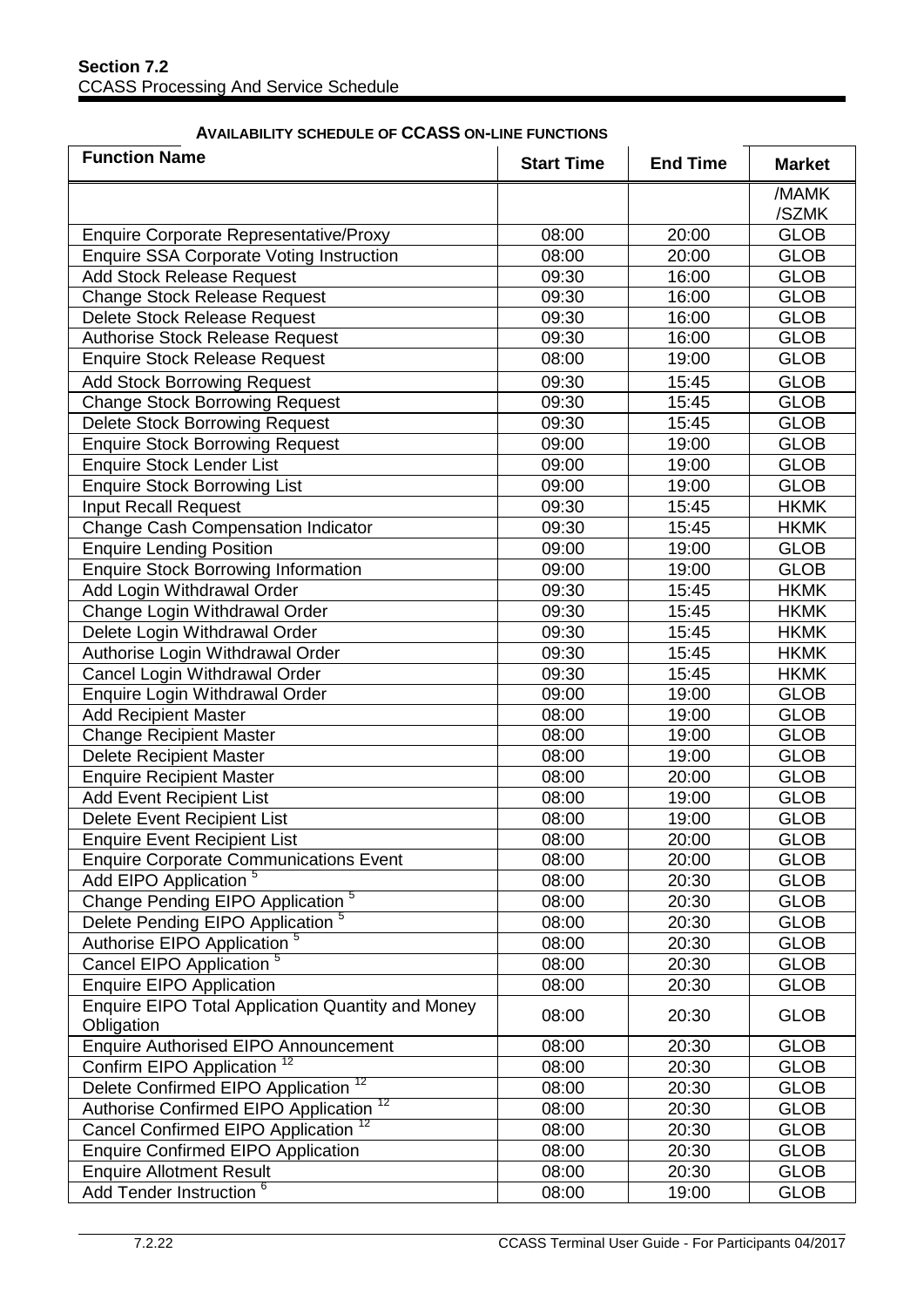**Section 7.2** CCASS Processing And Service Schedule

| <b>AVAILABILITY SCHEDULE OF CCASS ON-LINE FUNCTIONS</b> |         |                   |                 |                      |  |
|---------------------------------------------------------|---------|-------------------|-----------------|----------------------|--|
| <b>Function Name</b>                                    |         | <b>Start Time</b> | <b>End Time</b> | <b>Market</b>        |  |
| Change Tender Instruction <sup>6</sup>                  |         | 08:00             | 19:00           | <b>GLOB</b>          |  |
| Delete Tender Instruction <sup>6</sup>                  |         | 08:00             | 19:00           | <b>GLOB</b>          |  |
| Authorise Tender Instruction <sup>6</sup>               |         | 08:00             | 19:00           | <b>GLOB</b>          |  |
| Cancel Tender Instruction <sup>6</sup>                  |         | 08:00             | 19:00           | <b>GLOB</b>          |  |
| <b>Enquire Tender Instruction</b>                       |         | 08:00             | 20:00           | <b>GLOB</b>          |  |
| <b>Enquire Authorised Tender Announcement</b>           |         | 08:00             | 20:00           | <b>GLOB</b>          |  |
| <b>Enquire Tender Result</b>                            |         | 08:00             | 20:00           | <b>GLOB</b>          |  |
| <b>Add Cash Creation Order</b>                          |         | 09:15             | 16:15           | <b>HKMK</b>          |  |
| <b>Change Cash Creation Order</b>                       |         | 09:15             | 16:15           | <b>HKMK</b>          |  |
| Delete Cash Creation Order                              |         | 09:15             | 16:15           | <b>HKMK</b>          |  |
| <b>Authorise Cash Creation Order</b>                    |         | 09:15             | 16:15           | <b>HKMK</b>          |  |
| <b>Enquire Cash Creation Order</b>                      |         | 09:00             | 20:00           | <b>GLOB</b>          |  |
| Add In Kind Creation Order                              |         | 09:15             | 16:15           | <b>HKMK</b>          |  |
| Change In Kind Creation Order                           |         | 09:15             | 16:15           | <b>HKMK</b>          |  |
| Delete In Kind Creation Order                           |         | 09:15             | 16:15           | <b>HKMK</b>          |  |
| Authorise In Kind Creation Order                        |         | 09:15             | 16:15           | <b>HKMK</b>          |  |
| <b>Enquire In Kind Creation Order</b>                   |         | 09:00             | 20:00           | <b>GLOB</b>          |  |
| <b>Add Redemption Order</b>                             |         | 09:15             | 16:15           | <b>HKMK</b>          |  |
| <b>Change Redemption Order</b>                          |         | 09:15             | 16:15           | <b>HKMK</b>          |  |
| <b>Delete Redemption Order</b>                          |         | 09:15             | 16:15           | <b>HKMK</b>          |  |
| <b>Authorise Redemption Order</b>                       |         | 09:15             | 16:15           | <b>HKMK</b>          |  |
| <b>Enquire Redemption Order</b>                         |         | 09:00             | 20:00           | <b>GLOB</b>          |  |
| Input Inter-counter Transfer/Conversion Instruction     |         | 08:00             | 15:45           | <b>HKMK</b>          |  |
| Cancel Inter-counter Transfer/Conversion Instruction    |         | 08:00             | 15:45           | <b>HKMK</b>          |  |
| Enquire Inter-counter Transfer/Conversion               |         | 08:00             | 19:00           | <b>HKMK</b>          |  |
| Instruction                                             |         |                   |                 |                      |  |
| Enquire Shareholding Category Disclosure Detail         |         | 08:00             | 20:00           | <b>MAMK</b><br>/SZMK |  |
| Add Shareholding Category Disclosure Detail             |         | 08:00             | 19:00           | <b>MAMK</b><br>/SZMK |  |
| Change Shareholding Category Disclosure Detail          |         | 08:00             | 19:00           | <b>MAMK</b>          |  |
| Delete Shareholding Category Disclosure Detail          |         | 08:00             | 19:00           | /SZMK<br><b>MAMK</b> |  |
|                                                         |         |                   |                 | /SZMK                |  |
| Authorise Shareholding Category Disclosure Detail       |         | 08:00             | 19:00           | <b>MAMK</b>          |  |
|                                                         |         |                   |                 | /SZMK                |  |
| Add SSA                                                 |         | 08:00             | 17:00           | <b>GLOB</b>          |  |
| Change SSA                                              |         | 08:00             | 17:00           | <b>GLOB</b>          |  |
| Delete SSA                                              |         | 08:00             | 17:00           | <b>GLOB</b>          |  |
| <b>Enquire SSA</b>                                      |         | 08:00             | 19:00           | <b>GLOB</b>          |  |
| <b>Reset SSA Phone Password</b>                         |         | 08:00             | 17:00           | <b>GLOB</b>          |  |
| <b>Add SSA Bank Account</b>                             |         | 08:00             | 19:00           | <b>GLOB</b>          |  |
| Change SSA Bank Account                                 |         | 08:00             | 19:00           | <b>GLOB</b>          |  |
| Delete SSA Bank Account                                 |         | 16:15             | 19:00           | <b>GLOB</b>          |  |
| <b>Enquire SSA Bank Account</b>                         |         | 08:00             | 19:00           | <b>GLOB</b>          |  |
|                                                         | First   |                   |                 |                      |  |
| Add CCASS-To-CCMS Stock Transfer                        | session | 09:30             | 15:45           | <b>GLOB</b>          |  |
| Add CCMS-To-CCASS Stock Transfer                        | Second  | At around         | 19:00           | <b>GLOB</b>          |  |
|                                                         | session | 16:00             |                 |                      |  |
| Add CCMS-To-CCASS Cash Transfer                         |         | 09:30             | 19:00           | <b>GLOB</b>          |  |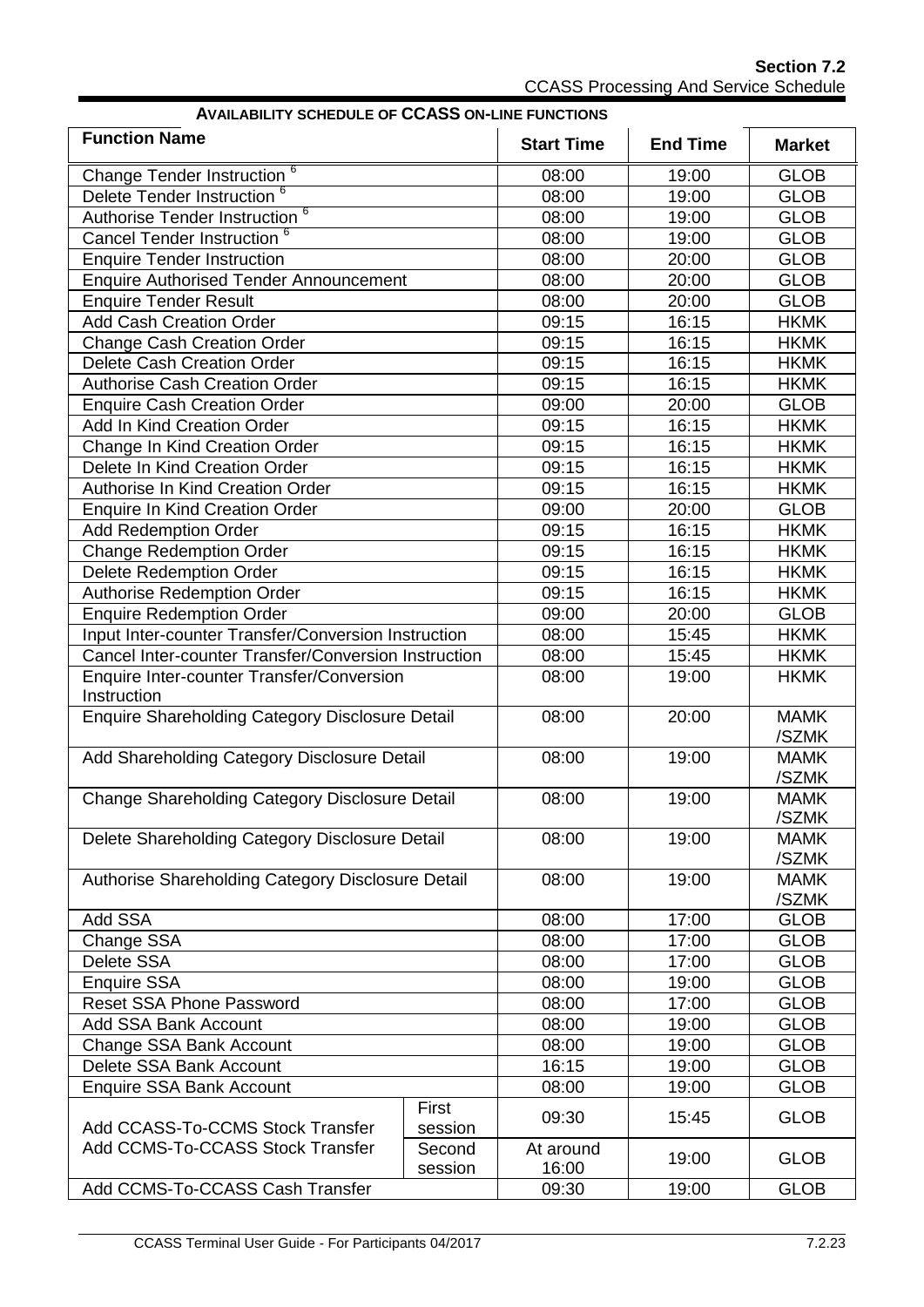| <b>Function Name</b>                                                          | <b>Start Time</b> | <b>End Time</b> | <b>Market</b> |
|-------------------------------------------------------------------------------|-------------------|-----------------|---------------|
| Add General To Specific Stock Collateral                                      | 09:30             | 19:00           | <b>GLOB</b>   |
| Add Specific To General Stock Collateral                                      | 09:30             | 19:00           | <b>GLOB</b>   |
| <b>Enquire Collateral Account Balance</b>                                     | 09:00             |                 |               |
| <b>Enquire Collateral Account Movement</b>                                    | 09:00             | Till            |               |
| <b>Enquire Collateral Inventory</b>                                           | 09:00             | <b>CCASS</b>    |               |
| <b>Enquire Interest Calculation Result</b>                                    | 09:00             | Service         | <b>GLOB</b>   |
| <b>Enquire Collateral Effective Haircut and Valuation</b><br>Price            | 09:00             | close $7$       |               |
| <b>Enquire Exchange Rate and Haircut</b>                                      | 09:00             |                 |               |
| SI Batch File Upload                                                          | 07:15             | 19:30           | <b>GLOB</b>   |
| Authorise SI Batch File Upload                                                | 07:15             | 19:30           | <b>GLOB</b>   |
| ISI Batch File Upload                                                         | 08:00             | 19:00           | <b>GLOB</b>   |
| Authorise ISI Batch File Upload                                               | 08:00             | 19:00           | <b>GLOB</b>   |
| <b>ATI Batch File Upload</b>                                                  | 07:15             | 20:00           | <b>GLOB</b>   |
| Authorise ATI Batch File Upload                                               | 07:15             | 20:00           | <b>GLOB</b>   |
| Corporate Communications Batch File Upload                                    | 08:00             | 19:00           | <b>GLOB</b>   |
| Authorise Corporate Communications Batch File<br>Upload                       | 08:00             | 19:00           | <b>GLOB</b>   |
| Corporate Representative / Proxy Batch File Upload                            | 08:00             | 16:15           | <b>GLOB</b>   |
| Authorise Corporate Representative / Proxy Batch<br><b>File Upload</b>        | 08:00             | 16:15           | <b>GLOB</b>   |
| Tender Instruction Batch File Upload <sup>6</sup>                             | 08:00             | 19:00           | <b>GLOB</b>   |
| Authorise Tender Instruction Batch File Upload <sup>6</sup>                   | 08:00             | 19:00           | <b>GLOB</b>   |
| EIPO Batch File Upload <sup>5</sup>                                           | 08:00             | 20:30           | <b>GLOB</b>   |
| Authorise EIPO Batch File Upload <sup>5</sup>                                 | 08:00             | 20:30           | <b>GLOB</b>   |
| EIPO Confirmation Batch File Upload <sup>12</sup>                             | 08:00             | 15:00           | <b>GLOB</b>   |
| Authorise EIPO Confirmation Batch File Upload <sup>12</sup>                   | 08:00             | 15:00           | <b>GLOB</b>   |
| SSA Batch File Upload                                                         | 08:00             | 14:30           | <b>GLOB</b>   |
| Authorise SSA Batch File Upload                                               | 08:00             | 14:30           | <b>GLOB</b>   |
| <b>STI Batch File Upload</b>                                                  | 07:15             | 20:00           | <b>GLOB</b>   |
| Authorise STI Batch File Upload                                               | 07:15             | 20:00           | <b>GLOB</b>   |
| Multi-counter Transfer Instruction Batch File Upload                          | 08:00             | 14:30           | <b>GLOB</b>   |
| Authorise Multi-counter Transfer Instruction Batch<br><b>File Upload</b>      | 08:00             | 14:30           | <b>GLOB</b>   |
| Parallel Trading Conversion Instruction Batch File<br>Upload                  | 08:00             | 14:30           | <b>GLOB</b>   |
| Authorise Parallel Trading Conversion Instruction<br><b>Batch File Upload</b> | 08:00             | 14:30           | <b>GLOB</b>   |
| Delete User Profile <sup>9</sup>                                              | 07:00             | 19:00           | <b>GLOB</b>   |
| Change User Profile <sup>9</sup>                                              | 07:00             | 19:00           | <b>GLOB</b>   |
| Enquire User Profile <sup>9</sup>                                             | 07:00             | 19:00           | <b>GLOB</b>   |
| User Group Listing (With Accessible Functions) <sup>9</sup>                   | 07:00             | 19:00           | <b>GLOB</b>   |
| Disabled User Listing <sup>9</sup>                                            | 07:00             | 19:00           | <b>GLOB</b>   |
| <b>SRN Listing<sup>9</sup></b>                                                | 07:00             | 19:00           | <b>GLOB</b>   |
| User Profile Maintenance Report <sup>9</sup>                                  | 07:00             | 19:00           | <b>GLOB</b>   |
| Reset Smartcard Password <sup>9</sup>                                         | 07:00             | 19:00           | <b>GLOB</b>   |

#### **AVAILABILITY SCHEDULE OF CCASS ON-LINE FUNCTIONS**

Get Authorisation Code<sup>9</sup>

07:00 19:00 GLOB<br>09:00 20:30 GLOB

07:15 21:30 GLOB

GLOB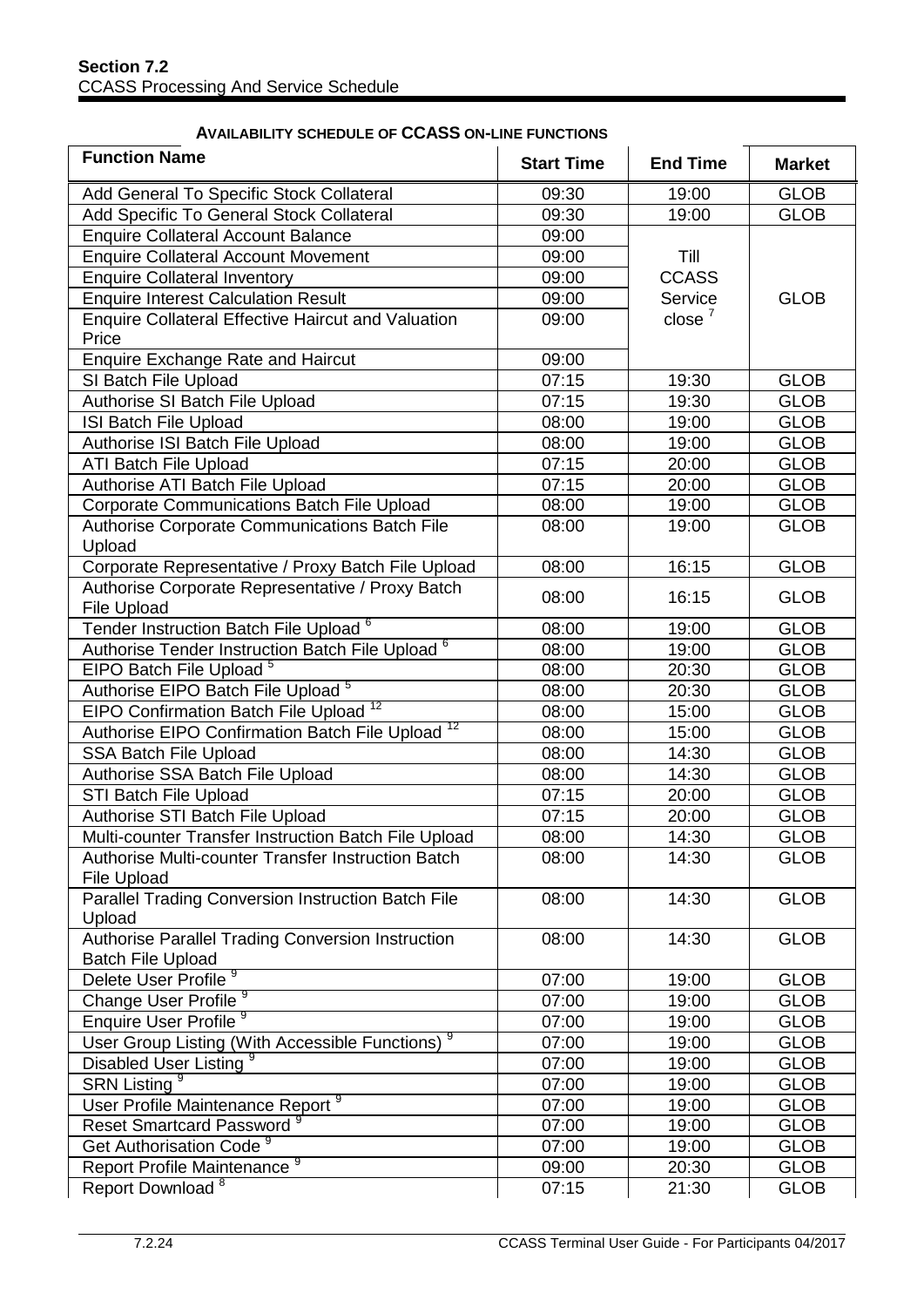**Section 7.2** CCASS Processing And Service Schedule

| <b>Function Name</b>                                     | <b>Start Time</b> | <b>End Time</b> | <b>Market</b> |
|----------------------------------------------------------|-------------------|-----------------|---------------|
|                                                          |                   |                 |               |
| Enquire Broadcast Message <sup>8</sup>                   | 07:15             | 21:30           | <b>GLOB</b>   |
| <b>View Circular</b>                                     | 08:00             | 20:30           | <b>GLOB</b>   |
| <b>Change Pending Preferred Single Settlement</b>        | 09:00             | 19:00           | <b>GLOB</b>   |
| Currency                                                 |                   |                 |               |
| Delete Pending Preferred Single Settlement               | 09:00             | 19:00           | <b>GLOB</b>   |
| Currency                                                 |                   |                 |               |
| Authorise Pending Preferred Single Settlement            | 09:00             | 19:00           | <b>GLOB</b>   |
| Currency                                                 |                   |                 |               |
| <b>Enquire Preferred Single Settlement Currency</b>      | 09:00             | 20:30           | <b>GLOB</b>   |
| Add Pending Specific Cash Collateral                     | 09:00             | 18:00           | <b>GLOB</b>   |
| Delete Pending Specific Cash Collateral                  | 09:00             | 18:00           | <b>GLOB</b>   |
| Authorise Pending Specific Cash Collateral               | 09:00             | 18:00           | <b>GLOB</b>   |
| <b>Enquire Specific Cash Collateral</b>                  | 09:00             | 19:00           | <b>GLOB</b>   |
| <b>Enquire Specific Cash Collateral Account Movement</b> | 09:00             | 19:00           | <b>GLOB</b>   |
| Specific Stock Collateral Batch File Upload              | 09:00             | 18:00           | <b>GLOB</b>   |
| Authorise Specific Stock Collateral Batch File           | 09:00             | 18:00           | <b>GLOB</b>   |

#### **AVAILABILITY SCHEDULE OF CCASS ON-LINE FUNCTIONS**

#### **Remarks:**

- 1 For Hong Kong Market, second session of SI / ISI maintenance commences at approximately 17:00, which will be announced via Broadcast Message. For China Connect Markets, second session of SI maintenance commences at approximately 19:15.
- 2 Enquire Unmatched SI Reason function is not available during each Batch-settlement-run process. In addition, the Enquire Unmatched SI Reason function will be subject to block-off, during varies batch processing.
- 3 For Hong Kong Market, second session of Input ATI and STI commences at approximately 16:00, which will be announced via Broadcast Message. For all Markets, only STI settled on a FOP basis will be allowed for input after 15:45.
- 4 For Hong Kong Market, second session of subscription maintenance commences at approximately 16:00 announced, which will be announced via Broadcast Message. For China Connect Markets, authorise function of subscription instruction maintenance for non-listed China Connect Securities (e.g. rights subscriptions) is available from 08:00 to 19:45, while for listed China Connect Securities (e.g. takeover offers) is available from 19:00 to 19:45.
- 5 Add, Change, Delete, Authorise and Cancel functions of EIPO Application are also available on Saturdays from 08:00 to 13:00 (except where such day is the application start date in which case the start time would be 09:00), or from 08:00 to EIPO Application end time on EIPO closing day.
- 6 Add, Change, Delete, Authorise and Cancel functions of tender instruction are also available on Saturdays from 08:00 to 13:00 (except where such day is the tender or application start date in which case the start time would be 09:00), or from 08:00 to Application end time on closing day and before the tender day.
- 7 CCASS services usually close at 21:30 on weekdays and 13:00 on Saturdays.
- 8 Report Download and Enquire Broadcast Message functions are available on **Saturdays** from **07:15 to 13:00.**
- 9 Report Profile Maintenance and Security Management related functions are available on **Saturdays** from **09:00 to 13:00.**